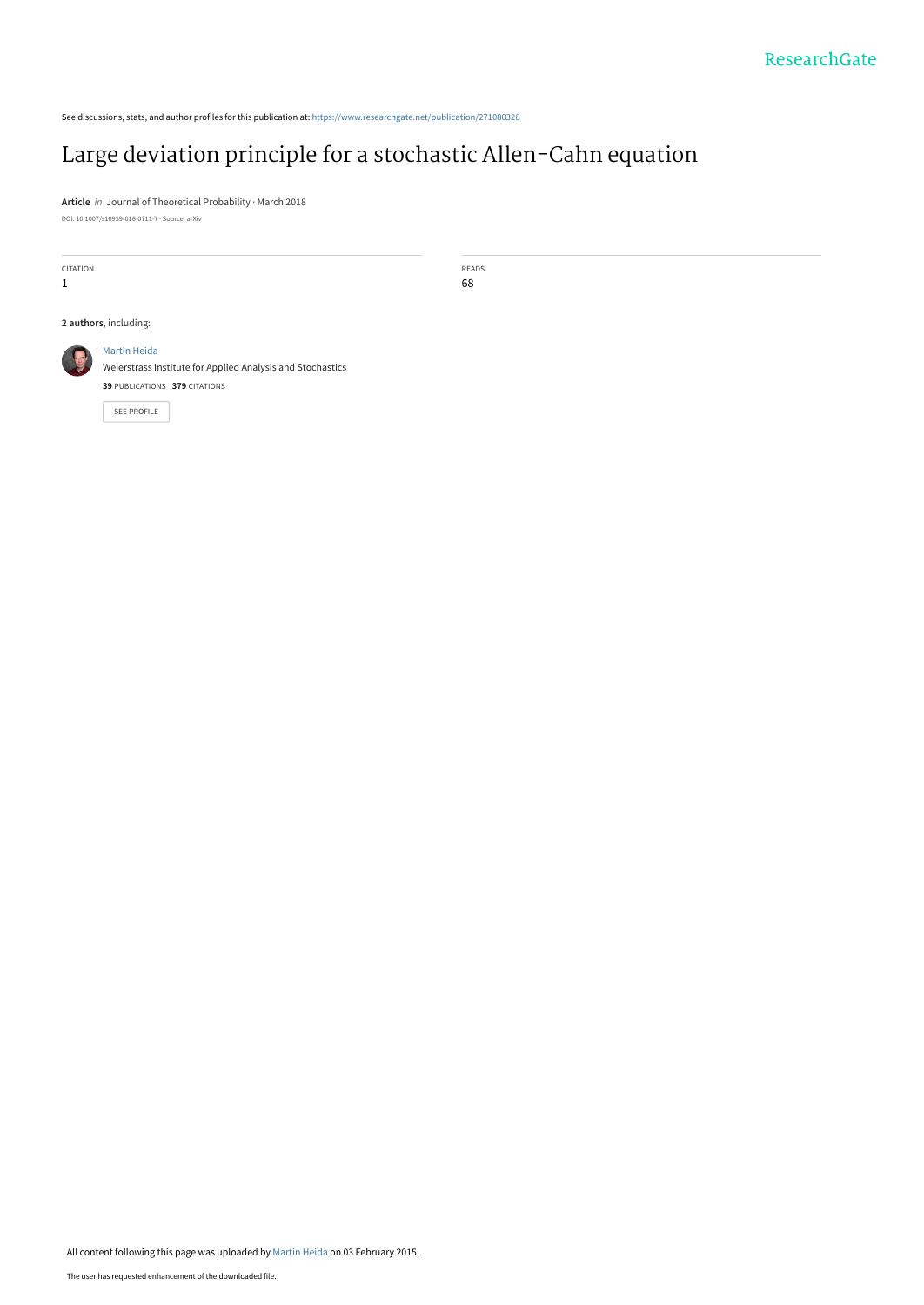## LARGE DEVIATION PRINCIPLE FOR A STOCHASTIC ALLEN–CAHN EQUATION

MARTIN HEIDA AND MATTHIAS RÖGER

Abstract. In this paper we consider the Allen–Cahn equation perturbed by a stochastic flux term and prove a large deviation principle. Using an associated stochastic flow of diffeomorphisms the equation can be transformed to a parabolic partial differential equation with random coefficients. We use this structure and first provide a large deviation principle for stochastic flows in function spaces with Hölder-continuity in time. Second, we use a continuity argument and deduce a large deviation principle for the stochastic Allen–Cahn equation.

## <span id="page-1-0"></span>1. Introduction

The deterministic Allen–Cahn equation

$$
\varepsilon \partial_t u = \varepsilon \Delta u - \frac{1}{\varepsilon} W'(u) \tag{1.1}
$$

is one prominent example of a mesoscopic model for the dynamics of a two-phase system driven by a reduction of surface energy and not conserving the total mass of the phases. Here W denotes a suitable double-well potential with equal minima in  $\pm 1$ . The two phases correspond to regions where u is close to  $+1$  or  $-1$ , respectively, and are separated by a thin transition layer of approximate width  $\varepsilon$ . The Allen–Cahn equation [\(1.1\)](#page-1-0) is characterized as the accelerated  $L^2$ gradient flow of the Van der Waals–Cahn–Hilliard energy

$$
E_{\varepsilon}(u) = \int_{U} \frac{\varepsilon}{2} |\nabla u|^{2} + \frac{1}{\varepsilon} W(u) dx.
$$
 (1.2)

By the famous Modica–Mortola theorem [\[23,](#page-17-0) [22\]](#page-17-1) this energy approximates the perimeter functional as  $\varepsilon \to 0$ . Besides its motivation from phase separation theory the Allen–Cahn equation is also intensively studied because of its connection to geometric flows: in the sharp interface limit  $\varepsilon \to 0$  solutions  $u_{\varepsilon}$  of [\(1.1\)](#page-1-0) converge to a family of phase indicator functions  $u(\cdot, t)$  that move according to mean curvature flow [\[6,](#page-17-2) [9,](#page-17-3) [17\]](#page-17-4).

Stochastic perturbations of [\(1.1\)](#page-1-0) have been introduced to include for example thermal effects or any other unresolved degrees of freedom and to describe nucleation and growth phenomena. A perturbation of the Allen–Cahn equation by additive noise leads to the formal stochastic PDE

<span id="page-1-1"></span>
$$
\varepsilon \partial_t u = \varepsilon \Delta u - \frac{1}{\varepsilon} W'(u) + \sigma \zeta,
$$
\n(1.3)

where  $\sigma > 0$  is a small noise intensity parameter and  $\zeta$  denotes a space-time white noise (in higher space dimensions spatially regularised). Such type of evolutions were studied in the one-dimensional case in [\[12,](#page-17-5) [3\]](#page-17-6) and in the higher-dimensional case in [\[13,](#page-17-7) [25,](#page-17-8) [21\]](#page-17-9). In higher dimensions the Allen–Cahn equation with space-time white noise is in general not well-posed and the introduction of spatial correlations by a kind of smoothing procedure are necessary.

In order to better understand the behavior of solutions to [\(1.3\)](#page-1-1) extensions of the Freidlin– Wentzell theory for randomly perturbed dynamical systems have been used to study the small noise limit  $\sigma \to 0$  of [\(1.3\)](#page-1-1). In [\[10\]](#page-17-10) for one space dimension, and in [\[11\]](#page-17-11), [\[18\]](#page-17-12) for higher dimensions the Allen–Cahn action functional was identified and leads (for zero spatial correlation length) to

$$
\mathcal{S}_{\varepsilon}(u) := \int_0^T \int_{\mathbb{R}^n} \varepsilon (\partial_t u)^2 + \frac{1}{\varepsilon} \left( -\varepsilon \Delta u + \frac{1}{\varepsilon} W'(u) \right)^2 dx dt, \tag{1.4}
$$

see also [\[16\]](#page-17-13) for a recent analysis of coupled limits  $\sigma \to 0$  and spatial correlation length to zero.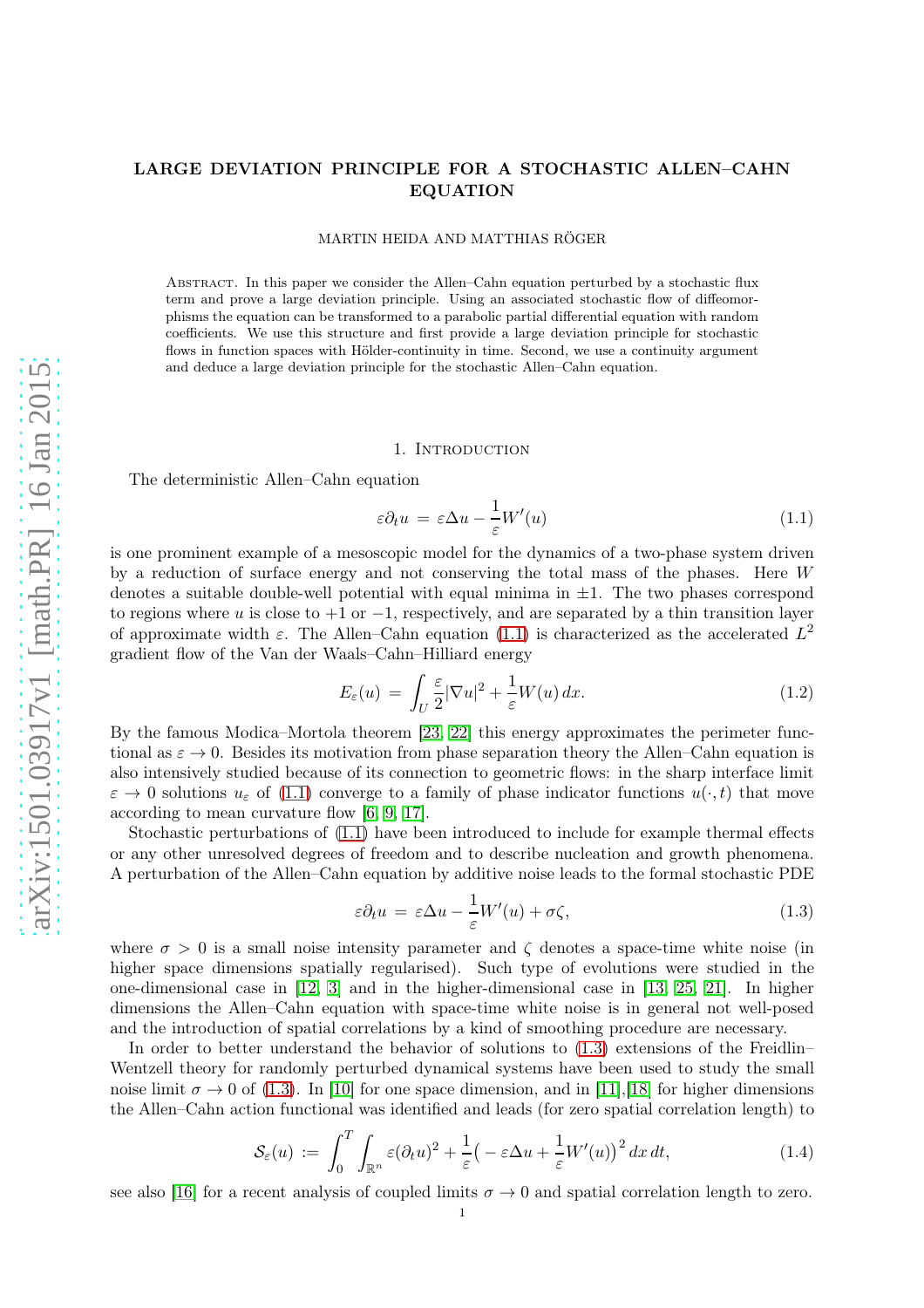Here we study an alternative stochastic perturbation of the Allen–Cahn equation in the form of a Stratonovich stochastic partial differential equation (SPDE)

<span id="page-2-0"></span>
$$
du_{\varepsilon} = \left(\Delta u_{\varepsilon} - \frac{1}{\varepsilon^2} W'(u_{\varepsilon})\right) dt + \nabla u_{\varepsilon} \cdot X_{\sigma}(x, \text{od}t),\tag{1.5}
$$

where  $X_{\sigma}$  is a vectorfield valued Brownian motion. Such an evolution was introduced in [\[24\]](#page-17-14) where the existence of unique Hölder-continuous strong solutions, the tightness of the solutions  $(u_{\varepsilon})_{\varepsilon>0}$  of [\(1.5\)](#page-2-0), and the convergence to an evolution of (random) phase indicator functions  $u(t, \cdot) \in BV(U)$  has been shown.

In this contribution our goal is to first take the noise intensity to zero and to consider the limit process  $\sigma \to 0$ . More precisely we study the large deviation problem associated to [\(1.5\)](#page-2-0), where the driving force is given by a vector-field Brownian motion

$$
X_{\sigma}(t,x) = \sqrt{\sigma} \sum_{l=1}^{\infty} \int_0^t X^{(l)}(s,x) \circ dB_l(s) + \int_0^t X^{(0)}(s,x) \, ds,\tag{1.6}
$$

see below for the precise assumptions on the coefficients. The large deviation theory developed for the stochastic Allen–Cahn equation with additive noise does not apply here. Instead, we exploit the particular structure of [\(1.5\)](#page-2-0). Following the approach by Kunita [\[19\]](#page-17-15) we consider the Stratonovich flow associated to  $-X_{\sigma}$ , that is the solution of the stochastic differential equation

<span id="page-2-2"></span><span id="page-2-1"></span>
$$
d\varphi_{s,t}(x) = -X_{\sigma}(\circ dt, \varphi_{s,t}(x))
$$
  
\n
$$
\varphi_{s,s}(x) = x,
$$
\n(1.7)

and use the resulting family of diffeomorphism to transform [\(1.5\)](#page-2-0) into a partial differential equation with random coefficients  $R_{\varphi}$  and  $S_{\varphi}$ 

$$
\partial_t w - R_\varphi : D^2 w - S_\varphi \cdot \nabla w - \frac{1}{\varepsilon^2} w + \frac{1}{\varepsilon^2} w^3 = 0, \qquad (1.8)
$$

(for the details see Section [5.1](#page-14-0) below). This approach has been used in [\[24\]](#page-17-14) to prove the existence of solution. Here we also take advantage from the same transformation and deduce a large deviation result for [\(1.5\)](#page-2-0) from a suitable large deviation principle for [\(1.7\)](#page-2-1) and a continuity result for the mapping  $\varphi \mapsto w$ .

Large deviation principles for stochastic flows have been obtained by Budhiraja, Dupuis and Maroulas [\[5\]](#page-17-16) in suitable classes of time-continuous diffeomorphism, see Section [4](#page-9-0) below. In order to achieve an appropriate continuity result for the mapping  $\varphi \mapsto w$  we however need a large deviation in parabolic Hölder spaces. Therefore one key part in our approach is to suitably extend the corresponding results from [\[5\]](#page-17-16).

The paper is organized as follows. In the next section we fix some notation and state the precise assumptions and main results for large deviations of vector field valued Brownian motions (Theorem [2.5\)](#page-4-0) and of solutions to the stochastic Allen-Cahn equation (Theorem [2.6\)](#page-5-0). In Section [3,](#page-5-1) we introduce suitable function spaces and derive some estimates that are crucial for our calculations in the subsequent sections. Section [4](#page-9-0) provides the proof of Theorem [2.5,](#page-4-0) while in Section [5](#page-14-1) we present the proof of Theorem [2.6.](#page-5-0)

Acknowledgement. This work was partially funded by the DFG-Forschergruppe 718 Analysis and Stochastics in Complex Physical Systems. We thank Hendrik Weber for helpful discussions.

## 2. NOTATION AND MAIN RESULTS

We first introduce some notation.

Let  $U \subset \mathbb{R}^n$  be open and bounded with  $C^{\infty}$ -boundary and for some fixed time interval  $[0, T]$ let  $\mathbf{Q} := [0, T] \times \overline{\mathbf{U}}$ . We denote by  $G^m$  the set of  $C^m$ -diffeomorphisms on  $\mathbb{R}^n$ . Since  $\mathbf{U}$  is bounded, the spaces

$$
C_{id}^{m}(\overline{U}) := \{ u \in C^{m}(\overline{U}; \mathbb{R}^{n}) : u|_{\partial U} = Id \},
$$
  
\n
$$
C_{0}^{m}(\overline{U}) := \{ u \in C^{m}(\overline{U}; \mathbb{R}^{n}) : u|_{\partial U} = 0 \},
$$
  
\n
$$
G_{id}^{m}(\overline{U}) := \{ u \in C_{id}^{m}(\overline{U}) \text{ is a } C^{m}\text{-diffeomorphism} \},
$$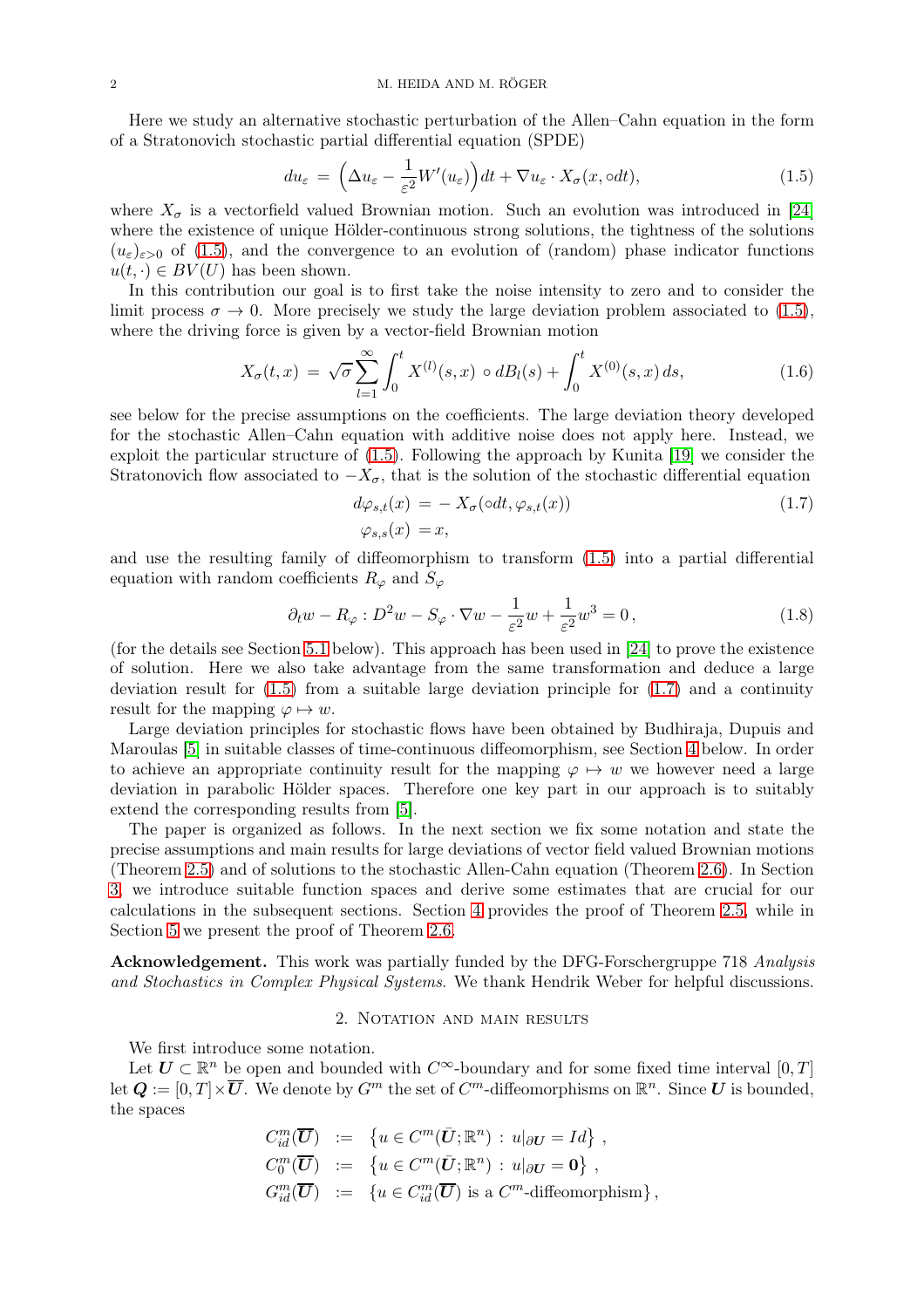equipped with the  $C^m(\bar{\mathbf{U}}; \mathbb{R}^n)$  norm are Banach spaces.

For a Banach space  $\beta$  we define

$$
l_2(\mathcal{B}) := \left\{ (x_k)_{k \in \mathbb{N}} \subset \mathcal{B} : ||(x_k)_k||_{l_2(\mathcal{B})} < \infty \right\}, \quad ||(x_k)_k||_{l_2(\mathcal{B})}^2 := \sum_{k=1}^{\infty} ||x_k||_{\mathcal{B}}^2
$$

and  $l_2 := l_2(\mathbb{R})$ . Further, for any compact subset  $K \subset \mathbb{R}^m$  and  $0 < \alpha < 1$  we denote by  $C^{0,\alpha}(K;\mathcal{B})$  the space of Hölder-continuous functions on K with values in  $\mathcal{B}$ .

<span id="page-3-2"></span>2.1. Stochastic flows. Here we follow Kunita [\[19\]](#page-17-15) and introduce Brownian motions with a spatial parameter. Throughout the paper we fix a filtered probability space  $(\Omega, \mathcal{F}, \mathbb{P}, \{\mathcal{F}_t\})$ .

<span id="page-3-0"></span>Assumption 2.1. We assume that we are given numbers  $k \in \mathbb{N}$  with  $k \geq 4$ ,  $0 < \alpha < 1$  and two mappings a, b such that

- $a: [0,T] \times \mathbb{R}^n \times \mathbb{R}^n \to \mathbb{R}^{n \times n}$  is  $C^{k,\alpha}$  in the second and third component and continuous in time with  $a(\cdot, x, y) = 0$  whenever  $(x, y) \notin U \times U$ ,
- $b:[0,T]\times\mathbb{R}^n\to\mathbb{R}^n$  is  $C^{k,\alpha}$  in space, and bounded and measurable in time with  $b(t,x)=0$ for almost all t and  $x \notin U$ .

In what follows, we fix  $\beta < \alpha$  and consider a continous stochastic process  $\{X(t)\}_{t>0}$  which is a  $C^{k,\beta}$ -Brownian motion on  $\mathbb{R}^n$  with  $X(t,x) = 0$  on  $\mathbb{R}^n \setminus U$  with local characteristics  $(a, b)$  as above, in the following sense (see [\[19\]](#page-17-15)):

- $X(0)$ ,  $X(t_{i+1}) X(t_i)$ ,  $i = 0, 1, ..., m-1$  are independent  $C^{k,\beta}(\mathbb{R}^n)$  valued random variables whenever  $0 \le t_0 < t_1 < \cdots < t_m \le T$ ,
- for each  $x \in \mathbb{R}^n$ , the random variable  $M(t,x) := X(t,x) \int_0^t b(r,x) dr$  is a continuous martingale,
- for the corresponding quadratic variation we have for all  $(x, y) \in \mathbb{R}^{n \times n}$  that  $\langle\langle M(\cdot, x), M(\cdot, y)\rangle\rangle_t = \int_0^t a(r, x, y) dr.$

According to Kunita [\[19\]](#page-17-15) for any local characteristics  $(a, b)$  given as above and for any  $0 <$  $\beta < \alpha$  such a  $C^{k,\beta}$ -Brownian motion exists and can be represented in the form

$$
X(t,x) = \sum_{i=1}^{\infty} \int_0^t X^{(i)}(r,x) \circ dB_i(r) + \int_0^t X^{(0)}(r,x) dr , \qquad (2.1)
$$

where  $(B_l)_{l \in \mathbb{N}}$  is a family of i.i.d. Brownian motions and

$$
\left(X^{(l)}\right)_{l\in\mathbb{N}}\subset L^2(0,T;C^{3,\beta}(\overline{\mathbf{U}})).\tag{2.2}
$$

By the above characterization, we find

$$
a(t, x, y) = \sum_{i=1}^{\infty} X^{(i)}(t, x) X^{(i)}(t, y)^{T}, \quad b(t, x) = X^{(0)}(t, x)
$$
 (2.3)

and

<span id="page-3-3"></span>
$$
\sup_{x \in \overline{U}} \int_0^T \sum_{i=1}^\infty \left| X^{(i)}(r, x) \right|^2 dr \le T \sup_{t \in [0, T]} \| a(t, \cdot) \|_{C_{id}^{k, \alpha}(U)} < \infty.
$$
 (2.4)

If a, b satisfy the above conditions, we find that  $X(t, x) = 0$  for  $x \notin U$ .

We associate to a  $C^{k,\beta}$ -Brownian motion  $\{X(t)\}_{t\geq 0}$  as above the Stratonovich flow  $(\varphi_{s,t}, s \leq t)$ and Itō flow  $(\phi_{s,t}, s \leq t)$ , which satisfy the Stratonovich respectively Itō initial value problem

<span id="page-3-1"></span>
$$
d\varphi_{s,t}(x) = -X(\circ dt, \varphi_{s,t}(x))
$$
  
= 
$$
-\sum_{i=1}^{\infty} X^{(i)}(t, \varphi_{s,t}) \circ dB_i(t) - X^{(0)}(t, \varphi_{s,t}) dt,
$$
  

$$
\varphi_{s,s}(x) = x.
$$
 (2.5)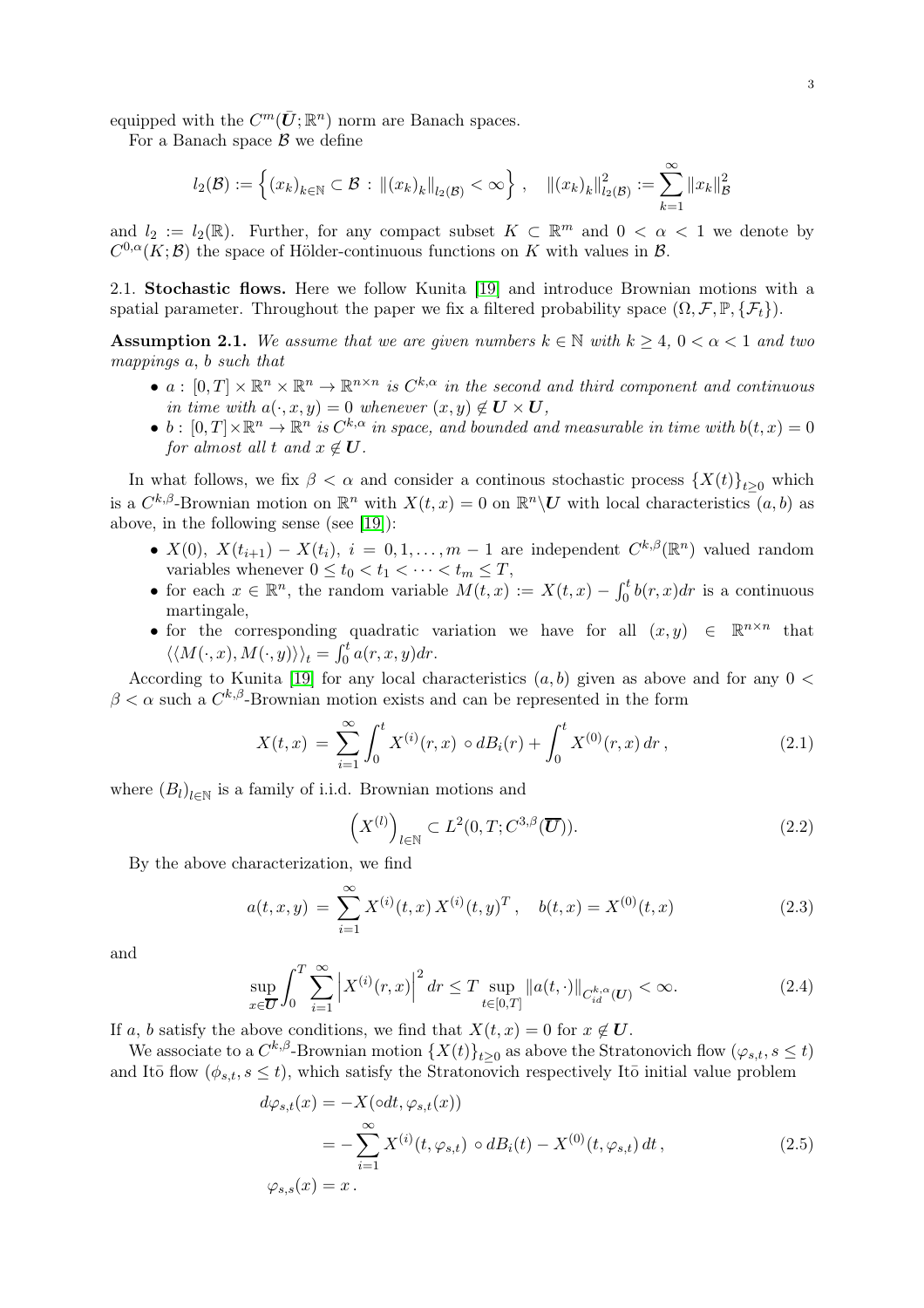and

<span id="page-4-1"></span>
$$
d\phi_{s,t}(x) = -X(dt, \phi_{s,t}(x))
$$
  
= 
$$
-\sum_{i=1}^{\infty} X^{(i)}(t, \phi_{s,t}) dB_i(t) - X^{(0)}(t, \phi_{s,t}) dt,
$$
  

$$
\phi_{s,s}(x) = x.
$$
 (2.6)

We remark that  $\varphi_{s,t}(x) = \phi_{s,t}(x) = x$  for all  $x \notin U$  and thus  $\varphi_{s,t}, \phi_{s,t} \in C_{id}^{k,\beta}(\overline{U})$  almost surely.

Remark 2.2. By [\[19,](#page-17-15) Theorem 4.6.5] we can assume w.l.o.g. that the flows  $(\varphi_{s,t}, s \le t)$  and  $(\phi_{s,t}, s \le t)$  are stochastic flows of  $C^k$ -diffeomorphisms in the sence of [\[19\]](#page-17-15).

2.2.  $C^{0,\alpha}$ -Large Deviation Principle for stochastic flows. We briefly recall the notions of good rate functions and large deviation principle.

**Definition 2.3.** Let  $\mathcal{E}$  be a Polish space. A function  $I : \mathcal{E} \to [0, +\infty]$  is called a good rate function on  $\mathcal{E}$ , if for each  $M < \infty$  the sublevel set  $\{x \in \mathcal{E} : I(x) \leq M\}$  is a compact subset of  $\mathcal{E}$ . For every Borel-measurable  $A \subset \mathcal{E}$ , we define  $I(A) := \inf_{x \in A} I(x)$ .

**Definition 2.4.** Let I be a good rate function on  $\mathcal{E}$ . A sequence  $\{u^{\sigma}\}_{\sigma} > 0$  is said to satisfy the large deviation principle (LDP) on  $\mathcal E$  with good rate function I if the following large deviation upper and lower bounds hold:

• For each closed subset F of  $\mathcal{E},$ 

$$
\limsup_{\sigma \to 0} \sigma \log \mathbb{P}(u^{\sigma} \in F) \le -I(F).
$$

• For each open subset G of  $\mathcal{E}$ ,

<span id="page-4-3"></span>
$$
\liminf_{\sigma \to 0} \sigma \log \mathbb{P}(u^{\sigma} \in G) \ge -I(G).
$$

We next describe a suitable large deviation principle for stochastic flows associated to a  $C^{k,\alpha}$ -Brownian motion. Let  $X^{(k)}$  be given as in Assumption [2.1.](#page-3-0) For any  $\sigma > 0$  we define  $X_{\sigma}$  as in [\(1.6\)](#page-2-2)

<span id="page-4-2"></span>
$$
X_{\sigma}(t,x) = \sqrt{\sigma} \sum_{l=1}^{\infty} \int_0^t X^{(l)}(s,x) dB_k(s) + \int_0^t X^{(0)}(s,x) ds \qquad (2.7)
$$

and we associate to  $X_{\sigma}(t,x)$  the stochastic flows  $\phi_{s,t}^{\sigma}$  and  $\varphi_{s,t}^{\sigma}$  according to [\(2.5\)](#page-3-1) and [\(2.6\)](#page-4-1).

Next we define for  $f \in L^2(0,T; l_2)$  controlled vector fields

$$
b_f(t,x) := \sum_{l=1}^{\infty} f_l(t) X^{(l)}(t,x) + X_0(t,x), \qquad X^{0,f}(t,x) := \int_0^t b_f(s,x)ds \qquad (2.8)
$$

and controlled associated flows  $(\phi_{t_0,t}^{0,f})_{t\in(t_0,T)}$  that are given as the unique solution of

<span id="page-4-5"></span>
$$
\phi_{t_0,t}^{0,f}(x) = x + \int_{t_0}^t b_f(s, \phi_{t_0,s}^{0,f}(x))ds \qquad \forall t \in [t_0, T], \forall x \in \overline{U}.
$$
\n(2.9)

Our first result is a large deviation principle in spaces with Hölder regularity in time. As described in the introduction this extends results from [\[5\]](#page-17-16), where a large deviation principle in spaces of time-continuous functions has been proved.

<span id="page-4-0"></span>**Theorem 2.5.** For  $(\varphi^{\sigma}, X_{\sigma})_{\sigma>0}$  and  $(\varphi^{\sigma}, X_{\sigma})_{\sigma>0}$  defined above and for any  $0 < \gamma < \frac{1}{2}$ ,  $\eta_{\phi} \in (0,1)$  and  $\eta_{\varphi} \in (0,\beta]$  the family  $(\varphi^{\sigma}, X_{\sigma})_{\sigma>0}$  and  $(\phi^{\sigma}, X_{\sigma})_{\sigma>0}$  satisfy LDPs in the spaces  $C^{0,\gamma}([0,T];C^{k-1,\eta_{\varphi}}(\overline{\bm{U}})^2), C^{0,\gamma}([0,T];C^{k-1,\eta_{\phi}}(\overline{\bm{U}})^2)$  respectively with the good rate function  $I_W^*$ defined by

<span id="page-4-4"></span>
$$
I_W^*(\varphi, X) = \inf \left\{ \frac{1}{2} \int_0^T \|f(s)\|_{l_2}^2 ds \; : \; f \in L^2(0, T; l_2) \text{ s.t. } (\phi^{0, f}, X^{0, f}) = (\varphi, X) \right\}. \tag{2.10}
$$

We will give a proof of this theorem in Section [4.](#page-9-0)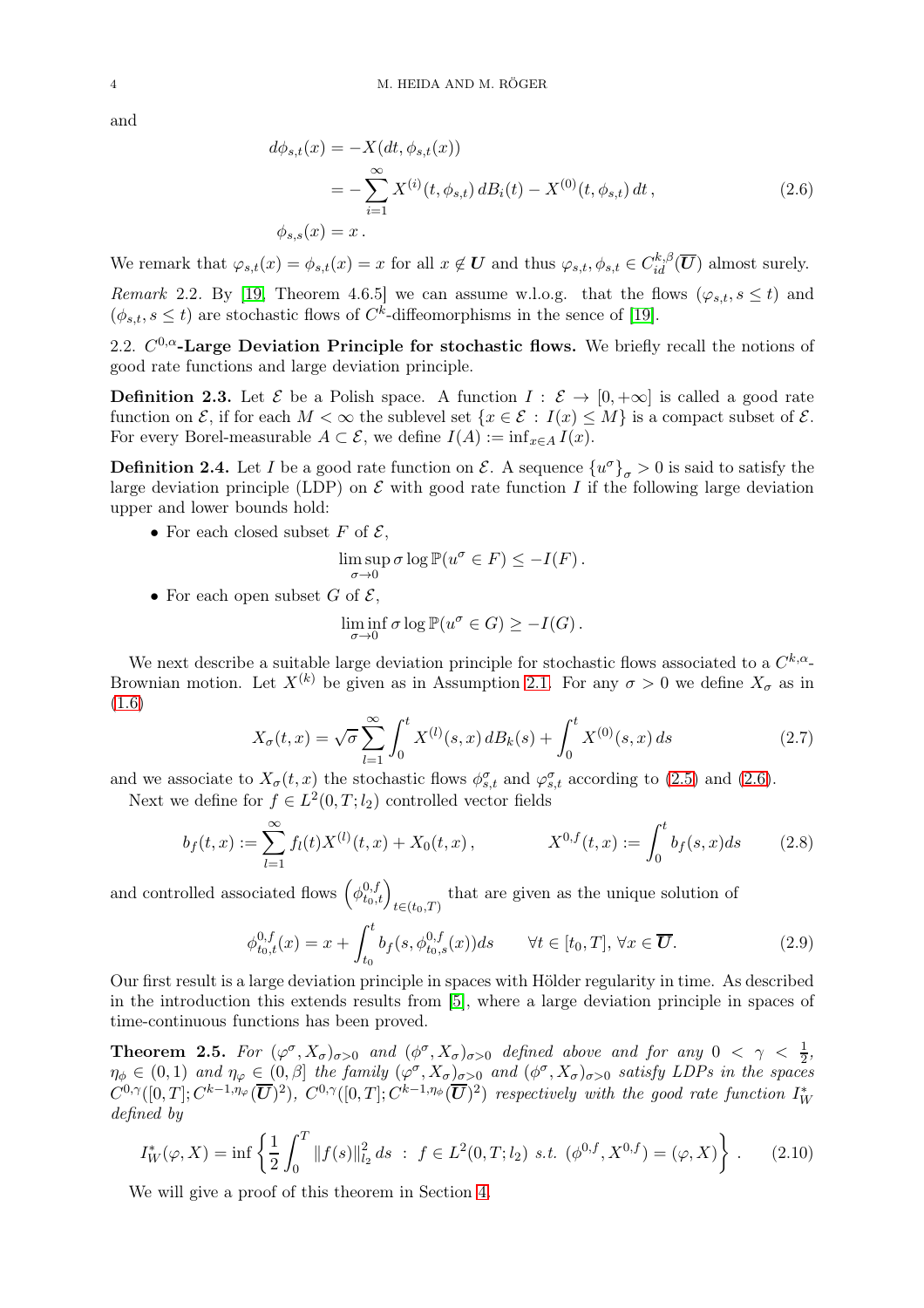2.3. Large deviation principle for the stochastic Allen-Cahn equation [\(1.5\)](#page-2-0). Without loss of generality, we set  $\varepsilon = 1$  as the original problem can always be reduced to that case using a parabolic rescaling. In the following we choose the standard quartic double-well potential  $W(r) = \frac{1}{4}(1-r^2)^2$ . We now describe our main result concerning the solutions of the Stratonovich stochastic Allen-Cahn equation [\(1.5\)](#page-2-0), that is

<span id="page-5-3"></span><span id="page-5-2"></span>
$$
u(t,x) = u_0(x) + \int_0^t (\Delta u - W'(u)) + \int_0^t \nabla u(s,x) \cdot X_\sigma(\circ ds, x), \qquad (2.11)
$$

$$
\nabla u \cdot \nu_{\mathbf{U}} = 0 \qquad \text{on } (0, T) \times \partial \mathbf{U}, \tag{2.12}
$$

where  $u_0$  are fixed, smooth deterministic inital data, and where  $X_{\sigma}$  was defined in [\(2.7\)](#page-4-2). Under the assumptions stated above existence of unique continuous  $C^{3,\beta}(\overline{U})$ -valued semimartingale solutions u to  $(2.11)$ ,  $(2.12)$  has been shown in [\[24,](#page-17-14) Theorem 4.1].

For a deterministic control  $f \in L^2([0,T];l_2)$ , initial data  $u_0 \in C^{3,\beta}(\overline{U})$  and  $b_f$  as defined in [\(2.8\)](#page-4-3) we consider the following differential equation for  $u \in C([0, T]; C^{3, \beta}(\overline{U})),$ 

<span id="page-5-4"></span>
$$
u(t,.) = u_0 + \int_0^t \nabla u(s,.) \cdot b_f(s,.) ds + \int_0^t \left(\Delta u(s,.) - W'(u(s,.))\right) ds
$$
  

$$
\nabla u \cdot \nu_U = 0 \quad \text{on } (0,T) \times \partial U,
$$
 (2.13)

for all  $t \in [0, T]$ .

<span id="page-5-0"></span>**Theorem 2.6.** The family  $(u_{\sigma})_{\sigma>0}$  satisfies a large deviation principle in  $C([0,T]; C^{2,\beta}(\overline{U})) \cap$  $C^{0,\beta}([0,T];C^{1,\beta}(\overline{\bm{U}}))$  for  $\sigma\downarrow 0$  with good rate function

<span id="page-5-6"></span>
$$
\hat{I}(u) = \inf \left\{ \frac{1}{2} \int_0^T \|f(s)\|_{l_2}^2 ds \; : \; f \in L^2([0, T]; l_2) \; satisfies \; (2.13) \right\} \tag{2.14}
$$

<span id="page-5-1"></span>We give the proof of this theorem in Section [5.](#page-14-1)

## 3. Preliminaries

3.1. Function spaces. To obtain suitable continuity properties in Section [5.1](#page-14-0) it is most convenient to work in parabolic Hölder spaces. Therefore, we introduce for any bounded subset  $U \subset \mathbb{R}^d$  and any  $l > 0$  the Hölder spaces  $H^l(\overline{U})$  of [*l*]-times continuously differentiable functions with the [l]-th deriative being in  $C^{0,l-[l]}(\overline{\bm{U}})$ . We denote the corresponding norm by  $|\cdot|_{\bm{U},l}$ . Furthermore, we denote  $H^{l/2,l}(\mathbf{Q})$  the set of functions u satisfying  $D_t^r D_x^s u \in C(\mathbf{Q})$  for  $2r + s \leq l$ and  $D_t^r D_x^s u$  being  $C^{0,l-[l]}$  in space and  $C^{0,\frac{1}{2}(l-[l])}$  in time. The corresponding norm is denoted  $\lvert \cdot \rvert_{\mathb{Q},l}.$ 

Working in Hölder spaces has the drawback that these spaces are not separable, which causes some additional difficulties in the proof of the large deviation principle for stochastic flows. To circumvent this problems we introduce the following subspaces of  $C^{0,\alpha}(K;\mathcal{B})$  for  $0 < \alpha < 1$ ,  $K \subset \mathbb{R}^d$  compact and  $\mathcal B$  a suitable Banach space:

$$
\lambda^{0,\alpha}(K;\mathcal{B}) := \left\{ u \in C^{0,\alpha}(K) : \lim_{\delta \to 0} \sup_{|x-y| < \delta} \frac{\|u(x) - u(y)\|_{\mathcal{B}}}{|x-y|^{\alpha}} = 0 \right\},\newline \lambda^{m,\alpha}(K;\mathcal{B}) := \left\{ u \in C^m(K;\mathcal{B}) : D^m u \in \lambda^{0,\alpha}(K;\mathcal{B}) \right\}.
$$

Furthermore we define the spaces

$$
W_m := C([0, T]; C^m(\overline{U})), \qquad \hat{W}_m := C([0, T]; G^m(\overline{U})),
$$
  
\n
$$
W_m^{\gamma} := \lambda^{0, \gamma}([0, T]; \lambda^{m, 2\gamma}(\overline{U})), \qquad \hat{W}_m^{\gamma} := \lambda^{0, \gamma}([0, T]; G^m(\overline{U})),
$$
\n(3.1)

and set  $\lambda_{id}^{m,\gamma}(\overline{\mathbf{U}}) := \lambda^{m,\gamma}(\overline{\mathbf{U}}; \mathbb{R}^n) \cap C_{id}^m(\overline{\mathbf{U}}), \lambda_0^{m,\gamma}$  $\mathcal{O}_0^{m,\gamma}(\overline{\bm{U}}) := \lambda^{m,\gamma}(\overline{\bm{U}}; \mathbb{R}^n) \cap C_0^m(\overline{\bm{U}})$  and

<span id="page-5-5"></span>
$$
W_{m,id}^{\gamma}(\boldsymbol{Q}) := \lambda^{\gamma}([0,T]; \lambda_{id}^{m,2\gamma}(\overline{\boldsymbol{U}})), \qquad W_{m,0}^{\gamma}(\boldsymbol{Q}) := \lambda^{\gamma}([0,T]; \lambda_0^{m,2\gamma}(\overline{\boldsymbol{U}})),
$$
  

$$
\hat{W}_m(\boldsymbol{Q}) := C([0,T]; G_{id}^m(\overline{\boldsymbol{U}})).
$$
\n(3.2)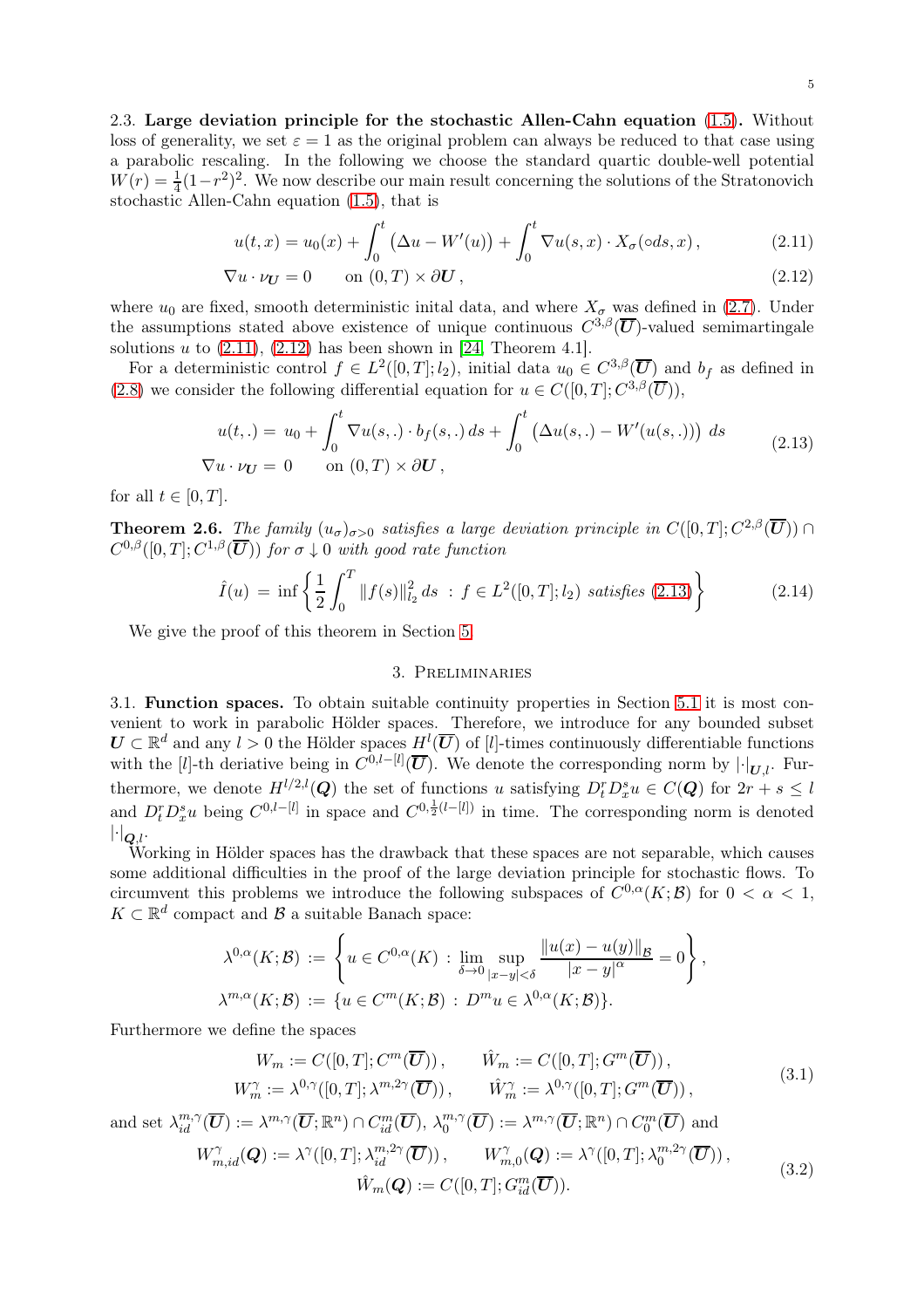<span id="page-6-3"></span>Remark 3.1. By [\[2,](#page-17-17) Theorem 1] the space  $\lambda^{0,\alpha}(K;\mathcal{B})$  is separable if  $\mathcal B$  is separable.

Given two Banach spaces  $\beta$  and  $\beta'$ , such that  $\beta \hookrightarrow \beta'$  is compact and  $\beta'$  is separable, the embedding  $C^{0,\alpha}(K;\mathcal{B}) \hookrightarrow \lambda^{\beta}(K;\mathcal{B}')$  is compact for  $\beta < \alpha$ . For any  $\gamma < \frac{1}{2}$  the embedding  $C^{0,\gamma}([0,T];C^{0,2\gamma}(\overline{\mathbf{U}})) \hookrightarrow H^{\gamma,2\gamma}(\mathbf{Q})$  is continuous.

3.2. Inequalities and embeddings. We now derive some useful inequalities and embeddings and start with a generalization of the Garsia-Rodemich-Rumsey Lemma [\[14\]](#page-17-18) to Banach-valued functions.

<span id="page-6-2"></span>**Lemma 3.2.** Let B be a Banach space,  $\alpha \geq 0$  and  $p \geq 1$ . There is a constant  $C_{\alpha} \geq 1$  such that for any  $f \in C([0,T];\mathcal{B})$  with the property that the right hand side in the following inequality is bounded, we have  $f \in C^{0,\alpha}([0,T];\mathcal{B})$  and

<span id="page-6-0"></span>
$$
\sup_{x,y\in[0,T]} \frac{\|f(x)-f(y)\|_{\mathcal{B}}}{|x-y|^{\alpha}} \leq C_{\alpha} \left( \int_{[0,T]^2} \frac{\|f(x)-f(y)\|_{\mathcal{B}}^p}{|x-y|^{\alpha p+2}} dx dy \right)^{\frac{1}{p}}.
$$
 (3.3)

Remark 3.3. We can compare [\(3.3\)](#page-6-0) to a classical Sobolev inequality: Considering the space  $W^{s,p}(0,T)$  of R-valued functions with the norm

<span id="page-6-1"></span>
$$
||u||_{s,p} := \int_0^T \int_0^T \frac{|u(x) - u(y)|^p}{|x - y|^{1 + sp}} dx dy,
$$

we find that  $W^{s,p}(0,T) \hookrightarrow C^{0,\delta}[0,T]$  in case  $s-1/p \geq \delta$ . Compared with [\(3.3\)](#page-6-0), this corresponds to  $s=\frac{1+\alpha p}{n}$  $\frac{\partial}{\partial p}$  and  $\delta = \alpha$ .

*Proof.* For simplicity, we expand f in a continuous way by constants outside  $[0, T]$ . We follow the proof of Lemma 4 in [\[15\]](#page-17-19). Consider  $\psi(x) := |x|^p$  and  $P(x) := |x|^{\alpha+2/p}$  as functions  $\mathbb{R} \to \mathbb{R}$ . Furthermore, set  $R_{xy} := f(x) - f(y)$ . We then find by convexity of  $\psi$  for any measurable sets  $A, B \subset [0, T]$ 

$$
\int_{A \times B} \|R_{xy}\|_{\mathcal{B}} \frac{dx \, dy}{|A| |B|} \le P(d(A, B)/4) \psi^{-1} \left( \int_{A \times B} \psi \left( \frac{\|R_{xy}\|_{\mathcal{B}}}{P(d(x, y)/4)} \right) \frac{dx \, dy}{|A| |B|} \right) \le P(d(A, B)/4) \psi^{-1} \left( \frac{U}{|A| |B|} \right), \tag{3.4}
$$

where  $d(A, B) = \sup_{x \in A, y \in B} |x - y|$  and  $U = \int_{[0, T]^2} \psi \left( \frac{||R_{xy}||_B}{P(d(x, y)/4)} \right) dx dy$ . du

Let  $\overline{R}(t, r_1, r_2) := \int_{B(t, r_1)}$  $\frac{du}{|B(t,r_1)|} \int_{B(t,r_2)}$  $\frac{dv}{|B(t,r_2)|}R_{uv}$  for  $r_1,r_2 > 0$ , with  $\overline{R}(t,0,r_2) :=$  $\int_{B(t,r_2)}$  $\frac{dv}{|B(t,r_2)|}R_{tv}$  and  $\overline{R}(t,r_1,0)$  similarly. Note that  $\overline{R}$  is continuous on  $[0,\infty)^3$  if one sets  $\overline{R}(t,0,0) = 0$  for all  $t \geq 0$ . We choose  $s, t \in [0,T]$ ,  $s < t$ , define  $\lambda_0 := t - s$  and  $\lambda_{n+1}$  through  $P(\lambda_n) = 2P(\lambda_{n+1})$ , inductively. Then, by monotonicity of P,

$$
P((\lambda_n + \lambda_{n+1})/4) \le P(\lambda_n) = 2P(\lambda_{n+1})
$$
  
=  $4P(\lambda_{n+1}) - 2P(\lambda_{n+1}) = 4[P(\lambda_{n+1}) - P(\lambda_{n+2})].$ 

We find, using equation [\(3.4\)](#page-6-1)

$$
\|\overline{R}(t,\lambda_{n+1},\lambda_n)\|_{\mathcal{B}} \le P((\lambda_n + \lambda_{n+1})/4)\psi^{-1}\left(\frac{U}{\lambda_n\lambda_{n+1}}\right)
$$
  

$$
\le 4\left[P(\lambda_{n+1}) - P(\lambda_{n+2})\right]\psi^{-1}\left(\frac{U}{\lambda_n\lambda_{n+1}}\right)
$$
  

$$
\le 4\int_{\lambda_{n+2}}^{\lambda_{n+1}} \psi^{-1}\left(\frac{U}{r^2}\right)dP(r).
$$

For any sequence of variables  $(x_i)_{i \in \mathbb{N}} \subset \mathbb{R}$ , we find

$$
R_{x x_0} = R_{x x_{n+1}} + \sum_{i=0}^{n} R_{x_{i+1} x_i},
$$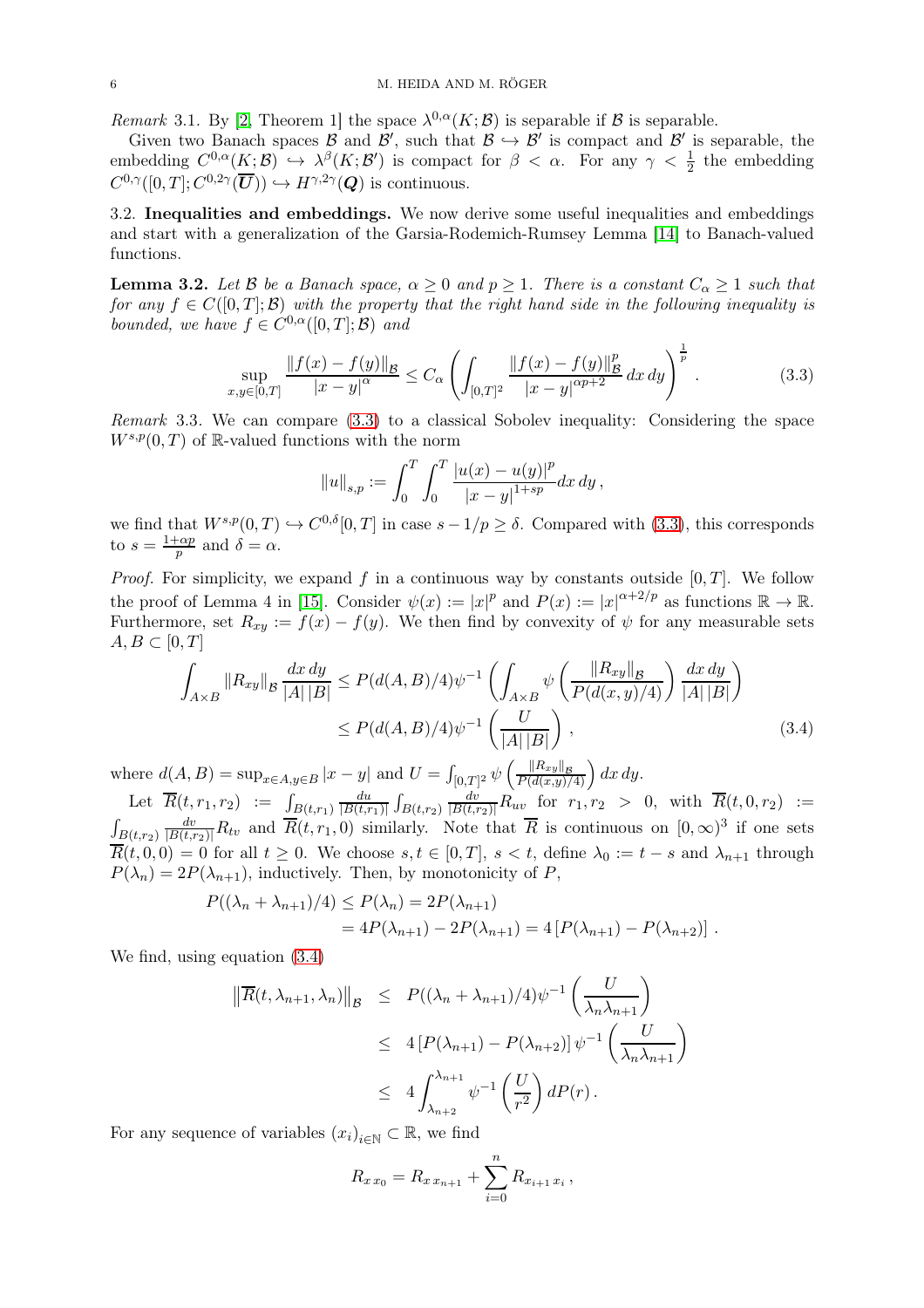and averaging with respect to  $x_i$  over  $B(t, \lambda_i)$  for  $i = 0, \ldots, n + 1$  leads to

$$
\overline{R}(t,0,\lambda_0)=\overline{R}(t,0,\lambda_{n+1})+\sum_{i=0}^n\overline{R}(t,\lambda_{i+1},\lambda_i).
$$

Since  $\overline{R}$  is continuous and  $\overline{R}(t, 0, 0) = 0$ , taking the limit  $n \to \infty$  yields

<span id="page-7-0"></span>
$$
\left\| \overline{R}(t,0,\lambda_0) \right\|_{\mathcal{B}} \le \sum_{i=0}^{\infty} 4 \int_{\lambda_{i+2}}^{\lambda_{i+1}} \psi^{-1} \left( \frac{U}{r^2} \right) dP(r) \le 4 \int_0^{t-s} \psi^{-1} \left( \frac{U}{r^2} \right) dP(r).
$$
 (3.5)

Similarly, we find

$$
\left\| \overline{R}(s,0,\lambda_0) \right\|_{\mathcal{B}} \le 4 \int_0^{t-s} \psi^{-1} \left( \frac{U}{r^2} \right) dP(r) ,
$$

and a corresponding estimate for  $R(t, \lambda_0, 0)$ . We use  $R_{st} = R_{sx} + R_{xy} + R_{yt}$ , and average over the balls  $B(s, \lambda_0)$  in x and  $B(t, \lambda_0)$  in y to obtain

$$
R_{s\,t} = \overline{R}(s,0,\lambda_0) + \int_{B(s,\lambda_0)\times B(t,\lambda_0)} R_{x\,y} \frac{dx\,dy}{4\lambda_0^2} + \overline{R}(t,\lambda_0,0)
$$

Note that we can estimate the second term on the right hand side by  $P(\frac{3}{4})$  $\frac{3}{4}$ ) $P(\lambda_0)\psi^{-1}(U/\lambda_0^2)$ . Thus, from the last equation together with [\(3.4\)](#page-6-1) and [\(3.5\)](#page-7-0) we get

$$
||R_{st}||_{\mathcal{B}} \le 10 \int_0^{t-s} \psi^{-1} \left(\frac{U}{r^2}\right) dP(r).
$$

Using the definition of  $\psi$  and P, this finally proves the claim.

<span id="page-7-2"></span>**Lemma 3.4.** Consider a Banach space  $\mathcal{B}$ ,  $p, q \geq 1$ ,  $p > 2q$  and a random function f with values in  $C([0,T];\mathcal{B})$  such that there is a fixed constant  $\Lambda$  with

$$
\mathbb{E} \|f(t)-f(s)\|_{\mathcal{B}}^p \leq \Lambda (t-s)^{\frac{p}{2q}} \quad \forall s
$$

Then, for every  $\alpha < \frac{1}{2q} - \frac{1}{p}$  $\frac{1}{p}$  we have

$$
\mathbb{E} \left\|f\right\|_{C^{0,\alpha}([0,T];\mathcal{B})}^p \leq C_{\alpha}(\Lambda+1),
$$

where  $C_{\alpha}$  is a constant depending only on  $\alpha, p, q$ .

Proof. By Lemma [3.2](#page-6-2) we find

$$
\mathbb{E} \|f\|_{C^{\alpha,0}([0,T];\mathcal{B})}^p \leq C_{\alpha} \left( \int_{[0,T]^2} \frac{\mathbb{E} \|f(t) - f(s)\|_{\mathcal{B}}^p}{|t - s|^{\alpha p + 2}} ds dt \right) + \mathbb{E} \|f\|_{C([0,T];\mathcal{B})}^p
$$
\n
$$
\leq C_{\alpha} \left( \Lambda \int_{[0,T]^2} \frac{|t - s|^{\frac{p}{2q}}}{|t - s|^{\alpha p + 2}} ds dt + \mathbb{E} \|f\|_{L^{\infty}(\mathcal{B})}^p \right)
$$
\nintegral exists iff  $\alpha < \frac{1}{2q} - \frac{1}{p}$ .

and the last integral exists iff  $\alpha < \frac{1}{2q} - \frac{1}{p}$ p

We will need a generalized version of the Arzela-Ascoli theorem and of Kolmogorovs tightness criterium:

<span id="page-7-1"></span>**Theorem 3.5.** Given two Banach spaces  $\beta$  and  $\beta'$  with  $\beta \rightarrow \beta'$  compactly and  $\beta'$  separable, let  ${v_n}_{n\in\mathbb{N}} \subset C([0,T];\mathcal{B})$  be a sequence of functions with  $\sup_n \sup_{t\in[0,T]} ||v_n(t)||_{\mathcal{B}} < \infty$  and for some  $\alpha > 0$  let

$$
\sup_{n} ||v_n(t_1) - v_n(t_2)||_{\mathcal{B}} \leq C(t_1 - t_2)^{\alpha}.
$$

Then,  $\{v_n\}_{n\in\mathbb{N}}$  is compact in  $\lambda^{0,\gamma}([0,T];\mathcal{B}')$  and  $C^{0,\gamma}([0,T];\mathcal{B}')$  for any  $\gamma < \alpha$ .

*Proof.* By the Arzela-Ascoli theorem for Banach space valued continuous functions,  ${v_n}_{n\in\mathbb{N}}$  is compact in  $C([0,T];\mathcal{B}')$ . Furthermore, we find equiboundedness of  $\{v_n\}_{n\in\mathbb{N}}$  in  $C^{0,\alpha}([0,T];\mathcal{B}')$ , which yields the desired result for any  $\gamma < \alpha$  through embedding of Hölder spaces and Remark  $3.1.$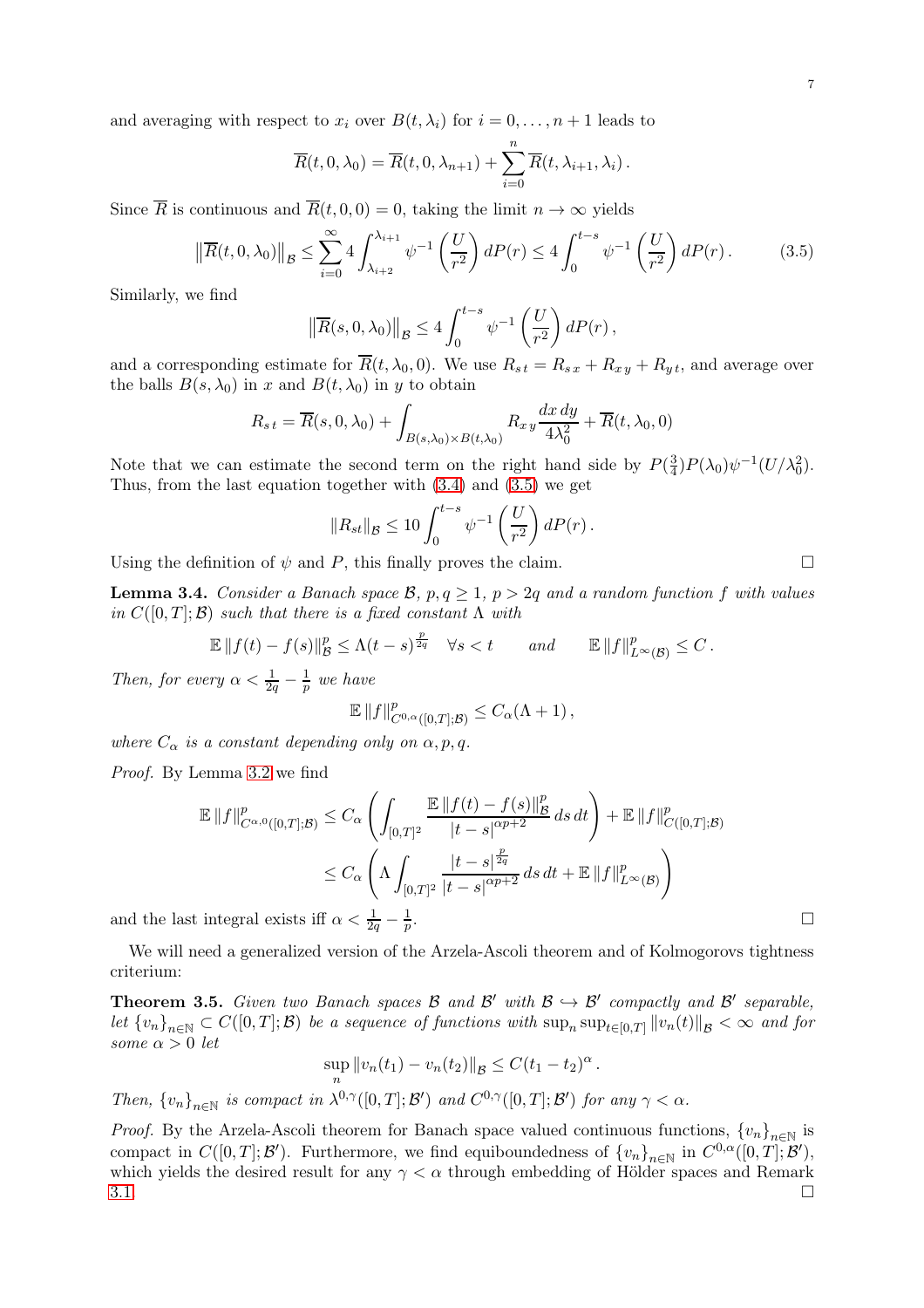<span id="page-8-1"></span>**Theorem 3.6.** Given two Banach spaces  $\mathcal{B}$  and  $\mathcal{B}'$  with  $\mathcal{B} \hookrightarrow \mathcal{B}'$  compactly and  $\mathcal{B}'$  separable, let  ${\psi_n}_{n\in\mathbb{N}}$  be a sequence of random fields with values in  $C([0,T];\mathcal{B})$ . Assume for any  $p>1$  there is a positive constant  $C_p$  such that

$$
\mathbb{E} \left\| \psi_n(t) - \psi_n(s) \right\|_{\mathcal{B}}^p \le C_p \left| t - s \right|^{\frac{p}{2}} \qquad \forall s, t \in [0, T], \tag{3.6}
$$
\n
$$
\mathbb{E} \left\| \psi_n(t) \right\|_{\mathcal{B}}^p \le C \qquad \forall t \in [0, T] \tag{3.7}
$$

$$
\mathbb{E} \left[ \left| \psi_n(t) \right|_{\mathcal{B}}^p \le C_p \qquad \forall t \in [0, T] \right] \tag{3.7}
$$

for any  $n \in \mathbb{N}$ . Then,  $\{\psi_n\}_{n \in \mathbb{N}}$  is tight in  $\lambda^{0,\gamma}([0,T];\mathcal{B}')$  for any  $\gamma < \frac{1}{2} - \frac{1}{p}$  $\frac{1}{p}$  .

*Proof.* We follow the proof of [\[19\]](#page-17-15) Theorem 1.4.7 For arbitrary  $q \in \mathbb{N}$ ,  $q > 1$ , we represent any real number t as  $t = \sum_{k=0}^{\infty} a_k q^{-k}$ , where  $a_k \in \mathbb{N}_0$ ,  $k = 0, 1, 2, \ldots$  are non-negative integers and  $a_k < q$  for all  $k > 0$ . Let  $t_N = \sum_{k=0}^N a_k q^{-k}$  and say t is q-adic of length N if  $t = t_N$  for some N. We introduce  $\Delta_N$  the set of all q-adic rationals of length N and for  $f \in C([0,T];\mathcal{B})$  the values

$$
\Delta_N(f) = \max_{s,t \in \Delta_N, |s-t| \le q^{-N}} ||f(s) - f(t)||_{\mathcal{B}},
$$
  

$$
\Delta_N^{\gamma}(f) = \Delta_N(f) / (q^{-N})^{\gamma}.
$$

We infer from [\[19\]](#page-17-15), Lemmas 1.4.2 and 1.4.3 (note the different meaning of  $\gamma$  in this reference) that for  $\gamma < \frac{1}{2} - \frac{1}{p}$ , there holds

$$
\|\psi_n(s) - \psi_n(t)\|_{\mathcal{B}} \le 4q \left(\sum_{N=1}^{\infty} \Delta_N^{\gamma}(\psi_n)\right) |s - t|^{\gamma},
$$
  

$$
\sup_n \mathbb{E}\left(\left|\sum_{N=1}^{\infty} \Delta_N^{\gamma}(\psi_n)\right|^p\right) < \infty.
$$

For any  $\varepsilon > 0$ , Chebyschev's inequality yields existence of  $a > 0$  such that for all  $n \in \mathbb{N}$ 

$$
\mathbb{P}\left(\sum_{N=1}^{\infty} \Delta_N^{\gamma}(\psi_n) > a\right) < \frac{\varepsilon}{2},
$$

$$
\mathbb{P}\left(\|\psi_n(0)\|_{\mathcal{B}} > a\right) < \frac{\varepsilon}{2}.
$$

Let

$$
K := \left\{ f \in C([0,T];\mathcal{B}) \, : \, \sum_{N=1}^{\infty} \Delta_N^{\gamma}(f) < a \, , \, \|f(0)\|_{\mathcal{B}} < a \right\} \, .
$$

If  $\gamma < \frac{1}{2} - \frac{1}{p}$  $\frac{1}{p}$ , we can repeat the arguments of Lemma 1.4.2, Lemma 1.4.3 and Theorem 1.4.7 of [\[19\]](#page-17-15), to derive

$$
||f(t)||_{\mathcal{B}} \le ||f(0)||_{\mathcal{B}} + ||f(0) - f(t)||_{\mathcal{B}} \le a + 4aqt^{\gamma},
$$
  

$$
||f(s) - f(t)||_{\mathcal{B}} \le 4aq |s - t|^{\gamma}
$$

for all  $f \in K$ . Since  $\gamma < \frac{1}{2} - \frac{1}{p}$  was arbitrary, K is compact in  $\lambda^{0,\gamma}([0,T];\mathcal{B}')$  by Theorem [3.5.](#page-7-1) Finally, note that  $\mathbb{P}(\psi_n \notin K) < \varepsilon$  and thus  $\psi_n$  is tight in  $\lambda^{0,\gamma}([0,T];\mathcal{B}')$  for all  $\gamma < \frac{1}{2} - \frac{1}{p}$  $\Box$ 

3.3. Large deviation principles and continuous mappings. For the proof of our main Theorems [2.5](#page-4-0) and [2.6](#page-5-0) we will finally need the following contraction principle.

<span id="page-8-0"></span>**Theorem 3.7** (Contraction Principle, [\[7\]](#page-17-20) Theorem 4.2.1). Let  $\mathcal{E}$  and  $\tilde{\mathcal{E}}$  be Hausdorff topological spaces and  $F: \mathcal{E} \to \tilde{\mathcal{E}}$  be continuous. If I is a good rate function on  $\mathcal{E}$ , the function

$$
\tilde{I}(v) = \inf \{ I(u) : v = F(u) \}
$$

is a good rate function on  $\tilde{\mathcal{E}}$ . If  $\{u_{\sigma}\}_{\sigma>0}$  is a sequence of  $\mathcal{E}$ -valued random variables satisfying a large deviation principle on  $\mathcal E$  with good rate function I, the sequence  $\{F(u_{\sigma})\}_{\sigma>0}$  satisfies a large deviation principle on  $\tilde{\mathcal{E}}$  with good rate function  $\tilde{I}$ .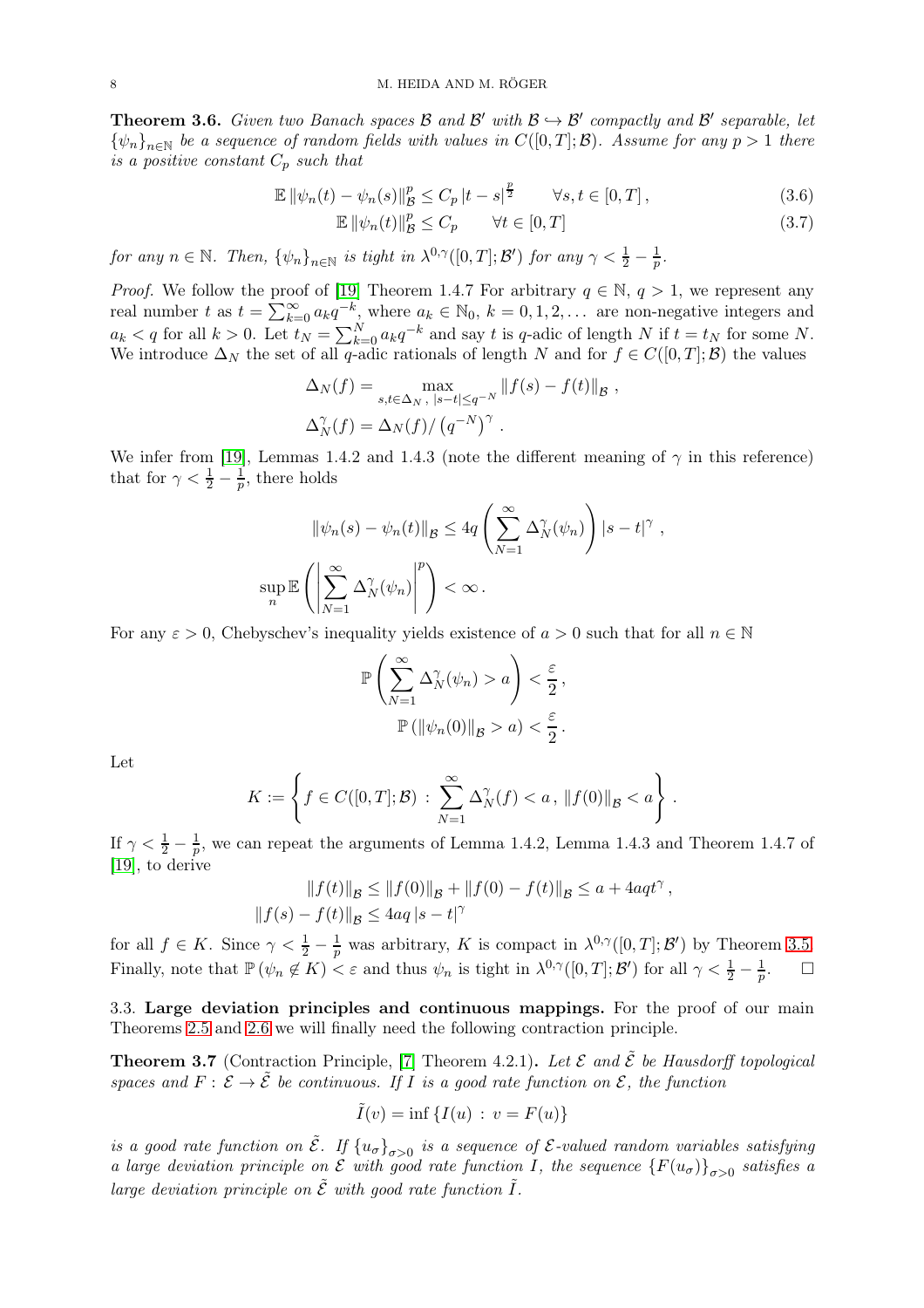### 4. Large deviations for stochastic flows

<span id="page-9-0"></span>The aim of this section is to prove Theorem [2.5.](#page-4-0) We will obtain this theorem as a consequence of Theorems [4.5–](#page-10-0)[4.7](#page-11-0) below. We first introduce some notations.

Given the filtered probability space  $(\Omega, \mathcal{F}, \mathbb{P}, \{\mathcal{F}_t\})$  from Section [2.1,](#page-3-2) we define

$$
\mathcal{A}[l_2] := \left\{ \phi \equiv \{\phi_i\}_{i \in \mathbb{N}} \mid \phi_i : [0, T] \to \mathbb{R} \text{ is } \left\{ \mathcal{F}_t \right\} \text{- predictable for all } i \text{ and}
$$

$$
\int_0^T \|\phi(s)\|_{l_2}^2 ds < \infty \text{ a.s.} \right\},
$$

$$
S_N[l_2] := \left\{ \phi = \{\phi_i\}_{i \in \mathbb{N}} \in L^2(0, T; l_2) \; : \; \int_0^T \|\phi(s)\|_{l_2}^2 ds \le N \right\},
$$

$$
\mathcal{A}_N[l_2] := \left\{ u \in \mathcal{A}[l_2] \; : \; u \in S_N[l_2] \text{ almost surely} \right\}.
$$

We equip  $S_N[l_2]$  with the weak topology in  $L^2(0,T;l_2)$  such that  $S_N[l_2]$  is a Polish space.

Now, for  $\sigma > 0$  consider  $X_{\sigma}$ ,  $\phi_{s,t}^{\sigma}$  given by [\(2.6\)](#page-4-1) and [\(2.7\)](#page-4-2) and let

$$
\phi^{\sigma} := \left\{ \phi_{s,t}^{\sigma}(\cdot) \, : \, 0 \le s \le t \le T \right\}
$$

be the forward stochastic Ito flow of  $C<sup>k</sup>$ -diffeomorphisms associated to  $X_{\sigma}$ .

The following theorem was proved in slightly more generality (i.e. replacing  $\boldsymbol{U}$  by  $\mathbb{R}^n$ ) in [\[4\]](#page-17-21).

<span id="page-9-2"></span>**Theorem 4.1.** [\[4\]](#page-17-21) The family  $(\phi^{\sigma}, X_{\sigma})_{\sigma > 0}$  satisfies a LDP in the spaces  $\hat{W}_{k-1} \times W_{k-1}$  and  $W_{k-1} \times W_{k-1}$  with rate function

$$
I_W(\phi, X) = \inf \left\{ \frac{1}{2} \int_0^T \|f(s)\|_{l_2}^2 ds \; : \; f \in L^2(0, T; l_2) \text{ s.t. } (\phi^{0, f}, X^{0, f}) = (\phi, X) \right\} \, .
$$

Below, in Theorem [4.7,](#page-11-0) we generalize this theorem to  $W^{\gamma}_{k-1, id}(\mathbf{Q}) \times W^{\gamma}_{k}$  $\hat{C}_{k-1,0}(\boldsymbol{Q})$  (see the defi-nition in [\(3.2\)](#page-5-5)). However, we first need to show that  $(\phi^{\sigma}, X_{\sigma})_{\sigma>0}$  have enough regularity:

<span id="page-9-1"></span>**Lemma 4.2.** For all  $\sigma > 0$  and all  $0 < \gamma < \frac{1}{2}$ , the pair  $(\phi^{\sigma}, X_{\sigma})$  is in  $\hat{W}_{k-1}(\mathbf{Q}) \times W_k^{\gamma}$  $\gamma^{\gamma}_{k-1,0}(\bm{Q})$ and  $W_{k-1,id}^{\gamma}(\boldsymbol{Q})\times W_{k}^{\gamma}$  $\hat{h}_{k-1,0}^{\gamma}(\boldsymbol{Q})$  almost surely.

*Proof.* The proof follows [\[4,](#page-17-21) Prop. 4.10]. Introducing the notation  $\lVert \cdot \rVert_{i,p}$  for the norm on  $W^{j,p}(U)$ , we note that according to [\[4\]](#page-17-21) Lemmas 4.7-4.9, for each  $p > 1$  there exists  $C_p$  such that

$$
\sup_{\sigma} \mathbb{E} \| \phi_t^{\sigma} - \phi_s^{\sigma} \|_{k,p}^p \le C_p |t - s|^{p/2}
$$

$$
\sup_{\sigma} \mathbb{E} \| X_{\sigma}(t, \cdot) - X_{\sigma}(s, \cdot) \|_{k,p}^p \le C_p |t - s|^{p/2}
$$

and due to the initial values  $X_{\sigma}(0, \cdot) = 0$ ,  $\phi_0^{\sigma}(x) = x$  we also have

$$
\sup_{\sigma} \mathbb{E} \left\| \phi_t^{\sigma} \right\|_{k,p}^p + \sup_{\sigma} \mathbb{E} \left\| X_{\sigma}(t,\cdot) \right\|_{k,p}^p \leq C_p.
$$

Since the Sobolev embedding  $W^{k,p}(U) \hookrightarrow C^{k-1,\gamma}(\overline{U})$  is continuous if  $\gamma > 0$  and  $\frac{3}{p} < 1 - \gamma$  [\[1\]](#page-17-22), also  $W^{k,p}(U) \hookrightarrow \lambda^{k-1,\gamma}(\overline{U})$  is continuous for all  $\gamma > 0$  with  $\frac{3}{p} < 1 - \gamma$ . Lemma [3.4](#page-7-2) yields the desired Hölder-regularity in time. The other properties, i.e.  $\phi$  being a diffeomorphism and the boundary values follow from [\[19\]](#page-17-15), Theorem 4.6.5 and Assumption [2.1.](#page-3-0)  $\Box$ 

4.1. **Proof of Theorem [2.5.](#page-4-0)** Let  $\{f_n\}_{n\in\mathbb{N}}$  with  $f_n = \{f_n^l\}_{l\in\mathbb{N}}$  be a sequence in  $\mathcal{A}_N[l_2]$  for some fixed  $N < \infty$  and let  $f \in A_N[l_2]$ . Let  ${\lbrace \sigma_n \rbrace}_{n \in \mathbb{N}}$  be a sequence of positive numbers such that  $\sigma_n \to 0$  for  $n \to \infty$ . For simplicity of notation, we set

$$
M(t,x) := \sum_{k=1}^{\infty} \int_0^t X^{(k)}(s,x) \, dB_k(s) \, , \qquad \forall (x,t) \in \mathbb{R}^n \times [0,T] \, .
$$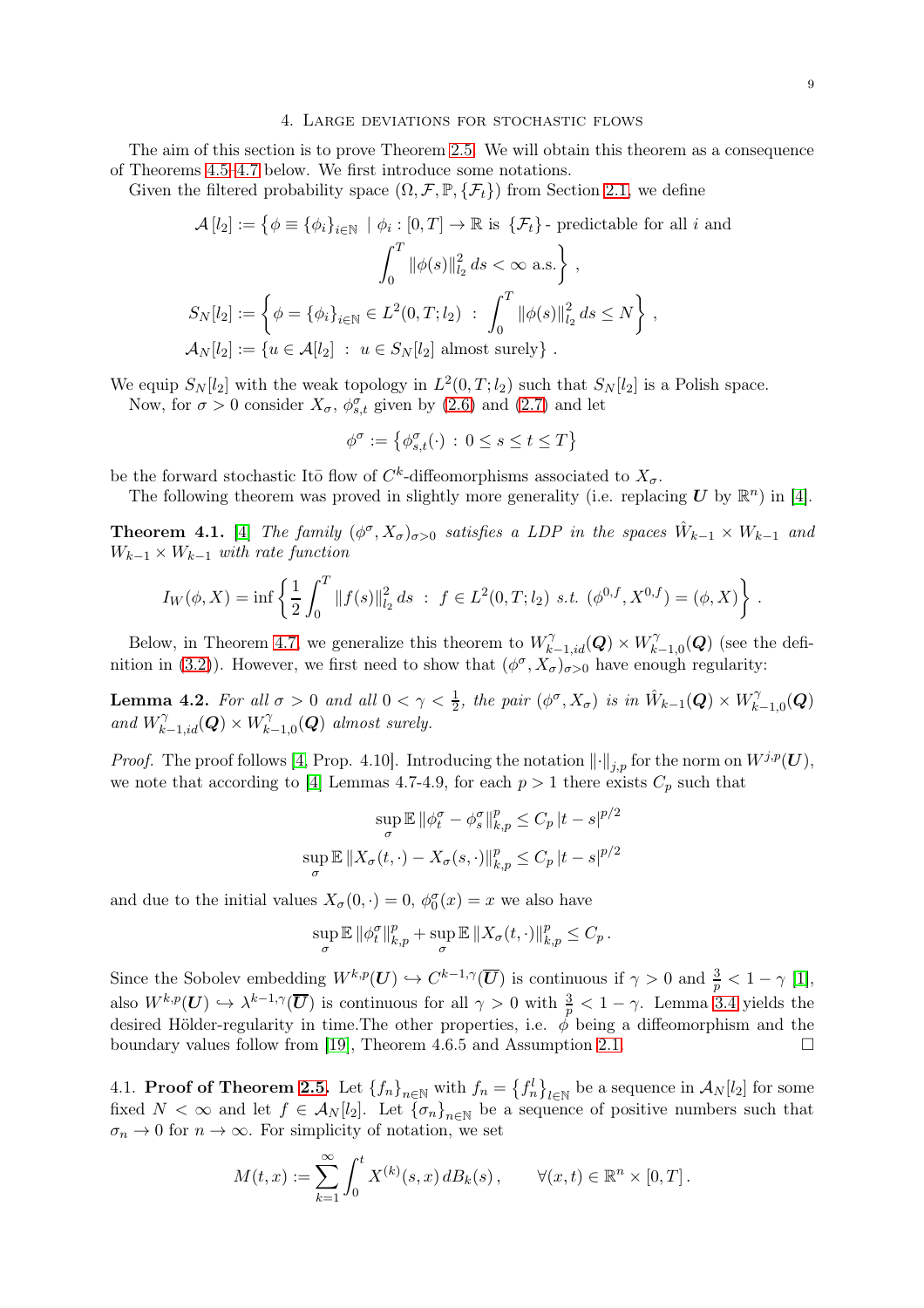Then, we define the following quantities:

<span id="page-10-2"></span>
$$
X_n(t,x) = \int_0^t b_{f_n}(s,x) \, ds + \sqrt{\sigma_n} \int_0^t M(ds,x) \,, \tag{4.1}
$$

<span id="page-10-3"></span>
$$
X_0(t, x) = \int_0^t b_f(s, x) ds,
$$
  
\n
$$
\phi_t^n(x) = x + \int_0^t b_{f_n}(s, \phi_s^n(x)) ds + \sqrt{\sigma_n} \int_0^t M(ds, \phi_s^n(x)),
$$
  
\n
$$
\phi_t^0(x) = x + \int_0^t b_f(s, \phi_s^0(x)) ds
$$
\n(4.2)

where  $b_{f_n}$ ,  $b_f$  are defined by [\(2.8\)](#page-4-3).

Note that due to Lemma [4.2,](#page-9-1)  $(\phi_t^n, X_n), (\phi_t^0, X_0) \in W_{k-1, id}^{\gamma}(\mathbf{Q}) \times W_k^{\gamma}$  $\chi^{\gamma}_{k-1,0}(\boldsymbol{Q})$ . We next specify suitable notions of weak convergence in  $\hat{W}_{k-1} \times W_{k-1}$  and  $W^{\gamma}_{k-1,id}(\mathbf{Q}) \times W^{\gamma}_k$  $\gamma^{\gamma}_{k-1,0}(\bm{Q})$ :

**Definition 4.3.** [\[4\]](#page-17-21) Let  $\hat{\mathbb{P}}_{k-1}^n$ ,  $\hat{\mathbb{P}}_{k-1}^0$  be the measures induced by  $(\phi_t^n, X_n)$ ,  $(\phi_t^0, X_0)$  respectively on  $\hat{W}_{k-1} \times W_{k-1}$ , i.e.

$$
\hat{\mathbb{P}}_{k-1}^n(A) = \mathbb{P}\left((\phi^n, X_n) \in A\right), \quad \hat{\mathbb{P}}_{k-1}^0(A) = \mathbb{P}\left((\phi^0, X_0) \in A\right) \qquad \forall A \in \mathcal{B}(\hat{W}_{k-1} \times W_{k-1}).
$$

The sequence  $\{(\phi_t^n, X_n)\}_{n\in\mathbb{N}}$  is said to converge weakly as  $G^{k-1}$ -flows to  $(\phi_t^0, X_0)$  as  $n \to \infty$  if  $\hat{\mathbb{P}}_{k-1}^n$  converges weakly as measures to  $\hat{\mathbb{P}}_{k-1}^0$  as  $n \to \infty$ .

**Definition 4.4.** Let  $\mathbb{P}_{k-1}^n$ ,  $\mathbb{P}_{k-1}^0$  be the measures induced by  $(\phi_t^n, X_n)$ ,  $(\phi_t^0, X_0)$  respectively on  $W_{k-1,id}^{\gamma}(\boldsymbol{Q})\times W_{k}^{\gamma}$  $\{(\phi_t^n, X_n)\}_{n\in\mathbb{N}}$  is said to converge weakly as  $C^{k-1}_{\gamma}$ -flows to  $(\phi_t^0, X_0)$  as  $n \to \infty$  if  $\mathbb{P}_{k-1}^n$  converges weakly as measures to  $\mathbb{P}_{k-1}^0$  as  $n \to \infty$ .

Note that the last definition makes sense in view of Lemma [4.2](#page-9-1) which guaranties  $(\phi_t^n, X_n) \in$  $W_{k-1,id}^{\gamma}(\boldsymbol{Q})\times W_{k}^{\gamma}$  $\hat{R}_{k-1,0}(\mathbf{Q})$ . We find the following weak continuity property of the mapping  $f \mapsto$  $(\phi_t, X)$ , which was proved in [\[4\]](#page-17-21) for the  $G^{k-1}$ -case:

<span id="page-10-0"></span>**Theorem 4.5.** Let  $f_n$  converge to  $f$  in distribution as  $S_N[l_2]$ -valued sequence of random variables. Then the sequence  $\{(\phi^n, X_n)\}_{n\in\mathbb{N}}$  converges weakly as  $C^{k-1}_{\gamma}$ -flows and  $G^{k-1}$ -flows to the pair  $(\phi_t^0, X_0)$  as  $n \to \infty$  for any  $\gamma < \frac{1}{2}$ .

We postpone the proof of this theorem to Section [4.2.](#page-12-0)

Let  $\mathbb{R}^{\infty} := \prod_{n \in \mathbb{N}} \mathbb{R}$  be the usual product space. Then,  $\mathcal{S} = C([0, T]; \mathbb{R}^{\infty})$  is a Polish space and  $\beta = \{B_i\}_{i \in \mathbb{N}}$  is a random *S*-valued variable (see [\[4\]](#page-17-21)). As shown in [4], proofs of theorems in the spirit of Theorem [2.5](#page-4-0) or Theorem [4.7](#page-11-0) below basically reduce to applications of the following result:

<span id="page-10-1"></span>**Theorem 4.6.** [\[4,](#page-17-21) Theorem 3.6] Let  $\mathcal{E}$  be a Polish space, let  $\{\mathcal{G}^{\sigma}\}_{\sigma \geq 0}$  be a collection of measurable maps from  $(S, B(S))$  to  $(\mathcal{E}, B(\mathcal{E}))$  and let  $X^{\sigma} = \mathcal{G}^{\sigma}(\sqrt{\sigma \beta})$ . Suppose that there exists a measurable  $map \ G^0 : S \to \mathcal{E}$  such that for every  $N < \infty$  the set  $\Gamma_N := \{ \mathcal{G}^0(\int_0^{\cdot} u(s) ds) : u \in S_N[l_2] \}$  is a compact subset of  $\mathcal{E}$ . For  $f \in \mathcal{E}$  let

$$
\mathcal{C}_f := \left\{ u \in L^2(0,T\,;\,l_2) \,:\, f = \mathcal{G}^0\left(\int_0^\cdot u(s)\,ds\right) \right\}.
$$

Then,  $\hat{I}$  defined by

$$
\hat{I}(f) = \inf_{u \in C_f} \left\{ \frac{1}{2} \int_0^T ||u(s)||_{l_2}^2 ds \right\}, \quad f \in \mathcal{E},
$$

is a good rate function on  $\mathcal{E}$ . Furthermore, suppose that for all  $N < \infty$  and families  $\{u^{\sigma}\} \subset$  $\mathcal{A}_N[l_2]$  such that  $u^{\sigma}$  converges in distribution to some  $u \in \mathcal{A}_N[l_2]$ , we have that

$$
\mathcal{G}^{\sigma}(\sqrt{\sigma}\beta + \int_0^{\cdot} u^{\sigma}(s) ds) \to \mathcal{G}^0(\int_0^{\cdot} u(s) ds)
$$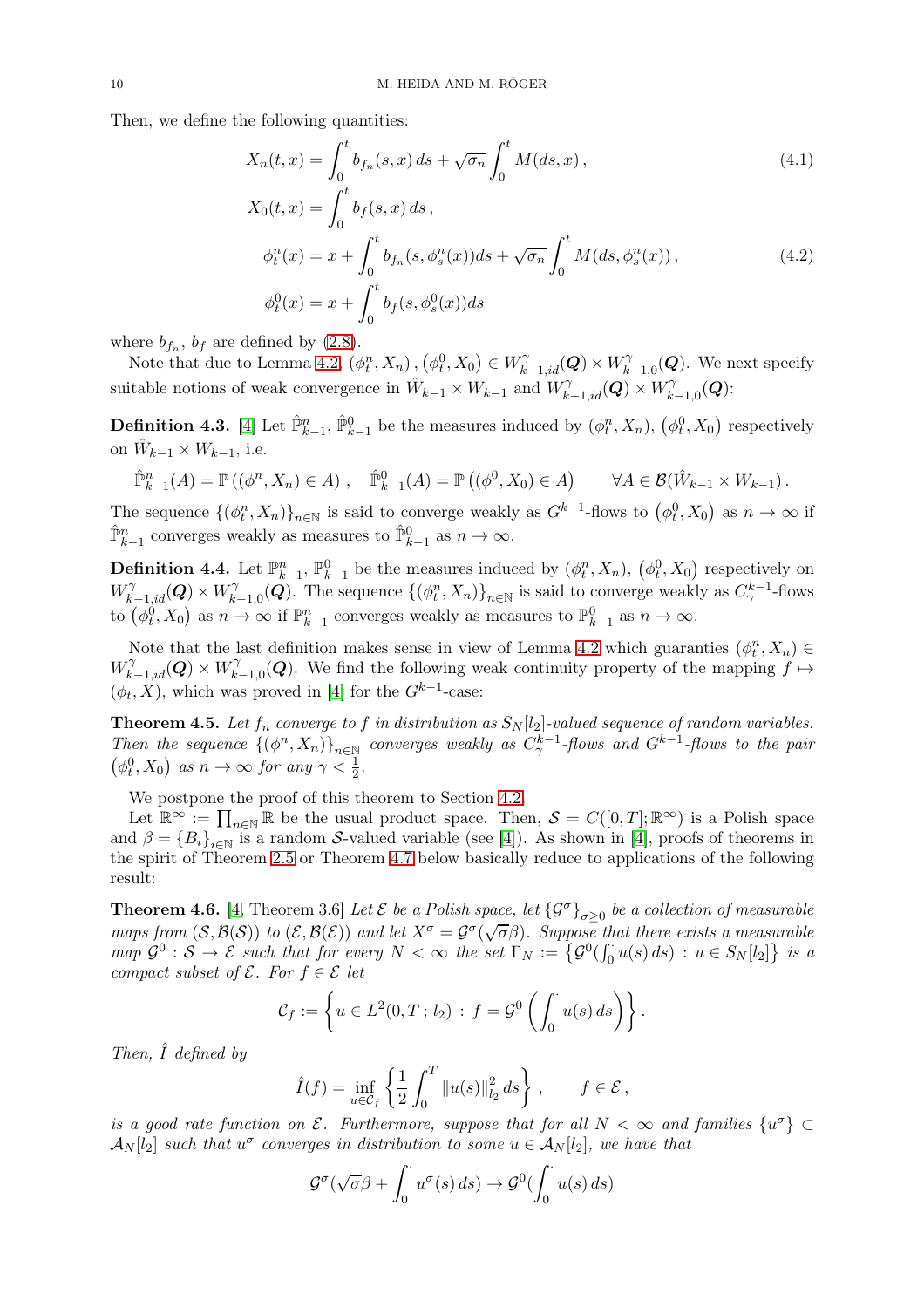in distribution as  $\sigma \to 0$ . Then the family  $\{X^{\sigma} : \sigma > 0\}$  satisfies the LDP on  $\mathcal E$  with good rate  $function I.$ 

In order to prove Theorem [2.5,](#page-4-0) we remark that the Stratonovic and the Ito flows are related through

$$
d\varphi_{s,t}^{\sigma}(x) = -X_{\sigma}(\circ dt, \varphi_{s,t}(x))
$$
  
\n
$$
= -\sqrt{\sigma} \sum_{i=1}^{\infty} X^{(i)}(t, \varphi_{s,t}) \circ dB_i(t) - X^{(0)}(t, \varphi_{s,t}) dt
$$
  
\n
$$
= -\sqrt{\sigma} \sum_{i=1}^{\infty} X^{(i)}(t, \varphi_{s,t}) dB_i(t) - X^{(0)}(t, \varphi_{s,t}) dt
$$
  
\n
$$
- \frac{\sqrt{\sigma}}{2} \sum_{i=1}^{\infty} X^{(i)}(t, \varphi_{s,t}) \partial_{\varphi} X^{(i)}(t, \varphi_{s,t}) dt
$$
  
\n
$$
= -X_{\sigma}(dt, \varphi_{s,t}(x)) - \frac{\sqrt{\sigma}}{2} \sum_{i=1}^{\infty} X^{(i)}(t, \varphi_{s,t}) \partial_{\varphi} X^{(i)}(t, \varphi_{s,t}) dt
$$

Thus,  $\varphi_{s,t}$  and  $\phi_{s,t}$  are exponentially equivalent in the space  $\lambda^{\gamma}([0,T];C^{k-1,\beta}(\overline{\bm{U}}))$  in the sense of [\[7\]](#page-17-20), Definition 4.2.10 and thus, according to [\[7\]](#page-17-20) Theorem 4.2.13, it is enough to show the large deviation principle for  $\phi^{\sigma}$ . An application of Theorem [3.7](#page-8-0) and the continuous embedding  $\lambda^{k,\alpha} \hookrightarrow C^{k,\alpha}$  yields that Theorem [2.5](#page-4-0) is a direct consequence of the following Theorem:

<span id="page-11-0"></span>**Theorem 4.7.** For any  $0 < \gamma < \frac{1}{2}$ , the family  $(\phi^{\sigma}, X_{\sigma})_{\sigma>0}$  satisfies a LDP in the spaces  $\hat{W}_{k-1}(\boldsymbol{Q})\times W^{\gamma}_k$  $\bigcap_{k=1,0}^{\gamma}(\mathbf{Q})$  and  $W_{k-1,id}^{\gamma}(\mathbf{Q}) \times W_{k,i}^{\gamma}$  $\hat{V}_{k-1,0}^{\gamma}(\boldsymbol{Q})$  with rate function  $I^*_W(\phi,X)$  defined in  $(2.10).$  $(2.10).$ 

*Proof.* We will only show that the family  $(\phi^{\sigma}, X_{\sigma})_{\sigma>0}$  satisfies a LDP in the spaces  $W_{k-1, id}^{\gamma}(\mathbf{Q}) \times$  $W_k^{\gamma}$  $\hat{W}_{k-1,0}(\mathbf{Q})$  with rate function I defined as in [\(2.10\)](#page-4-4). The LDP in  $\hat{W}_{k-1} \times W_k^{\gamma}$  $\hat{h}_{k-1,0}(\boldsymbol{Q})$  can be shown in a similar way. The proof follows the proof of Theorem [4.1](#page-9-2) in [\[4\]](#page-17-21). Our aim is to reduce the statement of Theorem [4.7](#page-11-0) to an application of Theorem [4.6.](#page-10-1)

Let  $\mathcal{G}^{\sigma} : \mathcal{S} \to W^{\gamma}_{k-1, id}(\mathbf{Q}) \times W^{\gamma}_{k}$  $\widehat{G}_{k-1,0}(\mathbf{Q})$  be measureable such that  $\mathcal{G}(\sqrt{\sigma}\beta) = (\phi^{\sigma}, X_{\sigma})$  a.s., where  $(\phi^{\sigma}, X_{\sigma})$  are given through [\(2.6\)](#page-4-1) and [\(2.7\)](#page-4-2). Furthermore, we define  $\mathcal{G}^0: \mathcal{S} \to W_{k-1,id}^{\gamma}(\mathbf{Q}) \times$  $W_k^{\gamma}$  $\mathcal{L}_{k-1,0}^{\gamma}(\mathbf{Q})$  by  $\mathcal{G}^{0}(\int_{0}^{1}f(s)ds) = (\phi^{0,f}, X^{0,f})$  if  $f \in L^{2}(0,T;l_2)$ , where  $(\phi^{0,f}, X^{0,f})$  are defined through [\(2.8\)](#page-4-3) and [\(2.9\)](#page-4-5). The mapping  $\mathcal{G}^0(\cdot)$  is extended by 0 to the whole of  $\mathcal{S}$ .

In a first step, we consider the set  $\Gamma_N := \{ \mathcal{G}^0(\int_0^{\cdot} f(s) ds) : f \in S_N[l_2] \}$  for fixed  $N \in \mathbb{N}$  and we show that  $\Gamma_N$  is compact in  $W_{k-1,id}^{\gamma}(\mathbf{Q}) \times W_k^{\gamma}$  $\hat{K}_{k-1,0}(\mathbf{Q})$ . Since  $S_N[l_2]$  with the weak topology is a polish space, we have to show that  $f_n \rightharpoonup f$  weakly in  $S_N[l_2]$  implies  $\mathcal{G}^0(\int_0^{\cdot} f_n(s)ds) \rightharpoonup f_n(s)ds$  $\mathcal{G}^0(\int_0^{\cdot} f(s)ds)$  strongly in  $W^{\gamma}_{k-1,id}(\boldsymbol{Q}) \times W^{\gamma}_k$  $\mathcal{L}_{k-1,0}^{\gamma}(\mathbf{Q})$ . If we set  $\sigma_n = 0$  in  $(4.1)$ – $(4.2)$ , we see that  $(\phi^n, X_n) = \mathcal{G}^0(\int_0^{\infty} f_n(s)ds)$  and Theorem [4.5](#page-10-0) yields convergence  $(\phi^n, X_n) \to \mathcal{G}^0(\int_0^{\infty} f(s)ds)$ .

Next, let  $(f_n) \subset A_N[l_2]$  converge to  $f \in A_N[l_2]$  weakly in distribution and let  $(\sigma_n)_n$  be a sequence of positive numbers such that  $\sigma_n \to 0$  as  $n \to \infty$ . If we can show that

<span id="page-11-1"></span>
$$
\mathcal{G}^{\sigma_n}(\sqrt{\sigma_n}\beta + \int_0^{\cdot} f_n(s)ds) \to \mathcal{G}^0(\int_0^{\cdot} f(s)ds)
$$
\n(4.3)

in distribution in  $W^{\gamma}_{k-1,id}(\mathbf{Q}) \times W^{\gamma}_k$  $\gamma^{\gamma}_{k-1,0}(Q)$  as  $n \to \infty$ , we can apply Theorem [4.6](#page-10-1) in order to conclude the proof.

Girsanov's theorem yields that  $\sqrt{\sigma_n}\beta + \int_0^{\cdot} f_n(s)ds$  is a Brownian motion w.r.t. our given probability measure and comparing [\(2.7\)](#page-4-2) with [\(4.1\)](#page-10-2)–[\(4.2\)](#page-10-3) we see that  $\mathcal{G}^{\sigma_n}(\sqrt{\sigma_n}\beta+\int_0^{\cdot}f_n(s)ds)$  $(\phi^n, X_n)$  with  $(\phi^n, X_n)$  given through  $(4.1)$ – $(4.2)$ . Also we remark once more that  $\mathcal{G}^0(\iint_0^{\cdot} f(s)ds)$  =  $(\phi^0, X_0)$  where  $(\phi^0, X_0)$  are defined through [\(4.1\)](#page-10-2) and [\(4.2\)](#page-10-3). The convergence [\(4.3\)](#page-11-1) now follows from Theorem [4.5.](#page-10-0)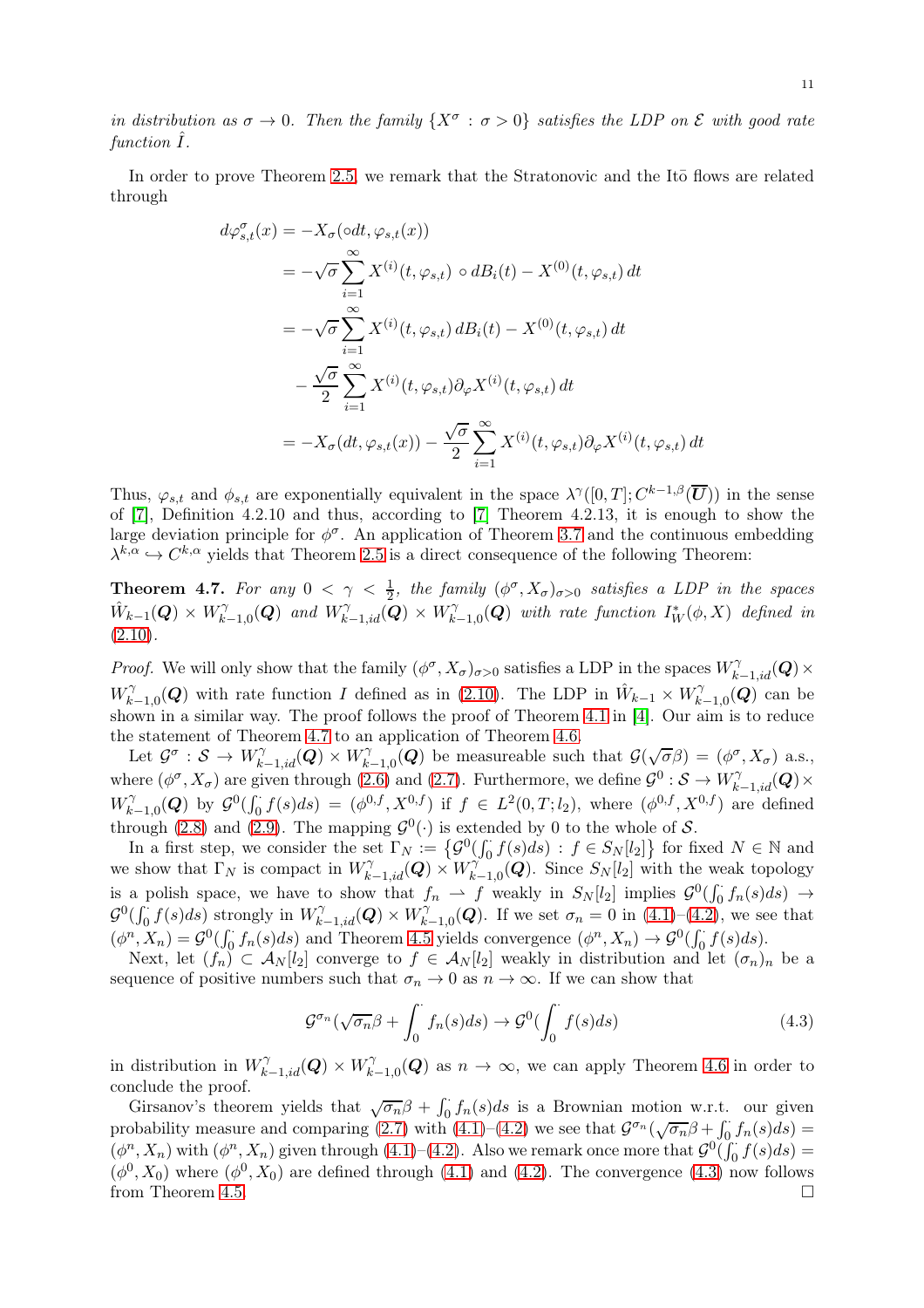<span id="page-12-0"></span>4.2. Proof of Theorem [4.5.](#page-10-0) The proof of Theorem [4.5](#page-10-0) follows the outline of the proof of Theorem 3.5 in [\[4\]](#page-17-21). In particular, convergence as a  $G^{k-1}$ -flow was proved in [4] and it is sufficient to show convergence as  $C^{k-1}_{\gamma}$ -flow.

We start with some preparations and generalize the notion of "convergence as diffusions" to the case of  $C^{\gamma}$ - regularity in time. Like in [\[4\]](#page-17-21), let  $\mathbf{x} = (x_1, x_2, \ldots, x_m)$  and  $\mathbf{y} = (y_1, y_2, \ldots, y_p)$ be arbitrary points in  $\mathbb{R}^{d \times m}$  and  $\mathbb{R}^{d \times p}$ , respectively, and set

$$
\phi_t^n(\mathbf{x}) = (\phi_t^n(x_1), \phi_t^n(x_2), \dots, \phi_t^n(x_m)),
$$
  

$$
X_n(\mathbf{y}, t) = (X_n(y_1, t), X_n(y_2, t), \dots, X_n(y_p, t)),
$$

then  $\{\phi_t^n(\bm{x}), X_n(\bm{y}, t)\}\$ is a  $C^{0,\gamma}$  stochastic process with values in  $\mathbb{R}^{d \times m} \times \mathbb{R}^{d \times p}$  and is equally called  $(m+p)$ -point motion of the flow. Set  $V_m^{\gamma} := C^{0,\gamma}([0,T]; \mathbb{R}^{d \times m})$  and let  $V_{m,p}^{\gamma} := V_m^{\gamma} \times V_p^{\gamma}$ .

**Definition 4.8.** Let  $\gamma < \frac{1}{2}$  and  $\mathbb{P}^n_{(\bm{x},\bm{y})}$ ,  $\mathbb{P}^0_{(\bm{x},\bm{y})}$  be the measures induced by  $(\phi^n(\bm{x}), X_n(\bm{y}))$  and  $(\phi^0(\boldsymbol{x}), X_0(\boldsymbol{y})),$  respectively, on  $V_{m,p}^{\gamma}$ . The sequence  $\{(\phi^n, X_n)\}_{n\in\mathbb{N}}$  is said to converge weakly as  $\gamma$ -diffusions to  $(\phi^0, X_0)$  as  $n \to \infty$  if  $\mathbb{P}^n_{(\bm{x}, \bm{y})}$  converges weakly to  $\mathbb{P}^0_{(\bm{x}, \bm{y})}$  as  $n \to \infty$  for each  $(\boldsymbol{x}, \boldsymbol{y}) \in \mathbb{R}^{d \times m} \times \mathbb{R}^{d \times p}$ , and  $m, p \in \mathbb{N}$ .

The next theorem gives a useful characterization of convergence as  $C_{\gamma}^k$ -flows.

<span id="page-12-1"></span>**Theorem 4.9.** The family of probability measures  $\mathbb{P}_{k-1}^n$  converges weakly to the probability measure  $\mathbb{P}^0_{k-1}$  on  $W^{\gamma}_{k-1,id}(\mathbf{Q}) \times W^{\gamma}_{k}$  $\hat{N}_{k-1,0}(\boldsymbol{Q})$  as  $n \to \infty$  if and only if the following two conditions hold:

- (1) the sequence  $\{(\phi^n, X_n)\}_{n\in\mathbb{N}}$  converges weakly as  $\gamma$ -diffusions to  $(\phi^0, X_0)$  as  $n \to \infty$ ,
- (2) the sequence  $\left\{\mathbb{P}_{k-1}^n\right\}_{n\in\mathbb{N}}$  is tight.

*Proof.* Clearly, if  $\mathbb{P}_{k-1}^n \to \mathbb{P}_{k-1}$  weakly as measures (1) and (2) hold. We thus only have to show the inverse implication.

Since  $\{\mathbb{P}_{k-1}^n\}_{n\in\mathbb{N}}$  is tight, we find convergence of a subsequence  $\{\mathbb{P}_{k-1}^{n_m}\}_{m\in\mathbb{N}}$  to a measure  $\tilde{\mathbb{P}}$ on  $W^{\gamma}_{k-1,id}(\mathbf{Q})\times W^{\gamma}_{k}$  $\bigcap_{k=1,0}^{\gamma}(\mathbf{Q})$ . Since the embedding  $W_{k-1,id}^{\gamma}(\mathbf{Q}) \times W_k^{\gamma}$  $\chi^{\gamma}_{k-1,0}(\bm{Q}) \hookrightarrow \mathcal{V}$  with  $\mathcal{V} :=$  $\lambda^{0,\gamma}(0,T;C(\overline{U}))\times\lambda^{0,\gamma}(0,T;C(\overline{U}))$  is continuous,  $\{ \mathbb{P}_{k-1}^{n_m} \}_{m\in\mathbb{N}}$  converges weakly as measures to  $\tilde{\mathbb{P}}$  in  $\mathcal{V}$ .

With the notation introduced in [\[19\]](#page-17-15) right before the statement of Theorem 1.4.5, setting  $S = \lambda^{0,\gamma}(0,T)^2$  and  $\mathbb{I} = \overline{U}$  we can apply Theorem 1.4.5 of [\[19\]](#page-17-15) to get convergence of  ${p_{k-1}^m}_{m \in \mathbb{N}}$ to  $\mathbb{P}_{k-1}^0$  on  $\mathcal{V}$ , thus  $\mathbb{P}_{k-1}^0 = \tilde{\mathbb{P}}$ . Since this identification holds for any converging subsequence, the theorem is proved.  $\square$ 

Thus, it remains to prove that  $\mathbb{P}_{k-1}^n$  satisfies (1) and (2) of Theorem [4.9.](#page-12-1) We start with a proof of  $(2)$ .

**Lemma 4.10.** The sequence  $\{\mathbb{P}_{k-1}^n\}_{n\in\mathbb{N}}$  is tight.

*Proof.* With the notation of Lemma [4.2,](#page-9-1) for each  $p > 1$  there exists  $C_p$  such that

$$
\sup_{n} \mathbb{E} \| \phi_{t}^{n} - \phi_{s}^{n} \|_{k,p}^{p} \leq C_{p} |t - s|^{p/2}
$$
  

$$
\sup_{n} \mathbb{E} \| X_{n}(t, \cdot) - X_{n}(s, \cdot) \|_{k,p}^{p} \leq C_{p} |t - s|^{p/2}
$$
  

$$
\sup_{n} \mathbb{E} \| \phi_{t}^{n} \|_{k,p}^{p} + \sup_{n} \mathbb{E} \| X_{n}(t, \cdot) \|_{k,p}^{p} \leq C_{p} .
$$

By the compact embedding  $W^{k,p}(U) \hookrightarrow \lambda^{k-1,2\gamma}(U)$  for large p, applying Theorem [3.6](#page-8-1) yields tightness of  $\{(\phi^n, X_n)\}_{n\in\mathbb{N}}$  in  $W^{\gamma}_{k-1, id}(\mathbf{Q}) \times W^{\gamma}_k$  $_{k-1,0}$  $(Q)$ .

The first condition of Theorem [4.9](#page-12-1) will be verified in the following three Lemmas.

<span id="page-12-2"></span>**Lemma 4.11.** For all  $\gamma < \frac{1}{2}$ ,  $x, y \in U$ 

$$
\mathbb{E}\left\|\int_0^t M(ds,y)\right\|_{C^{0,\gamma}([0,T])} + \mathbb{E}\left\|\int_0^t M(ds,\phi_s^n(x))\right\|_{C^{0,\gamma}([0,T])} \leq C(\gamma),\tag{4.4}
$$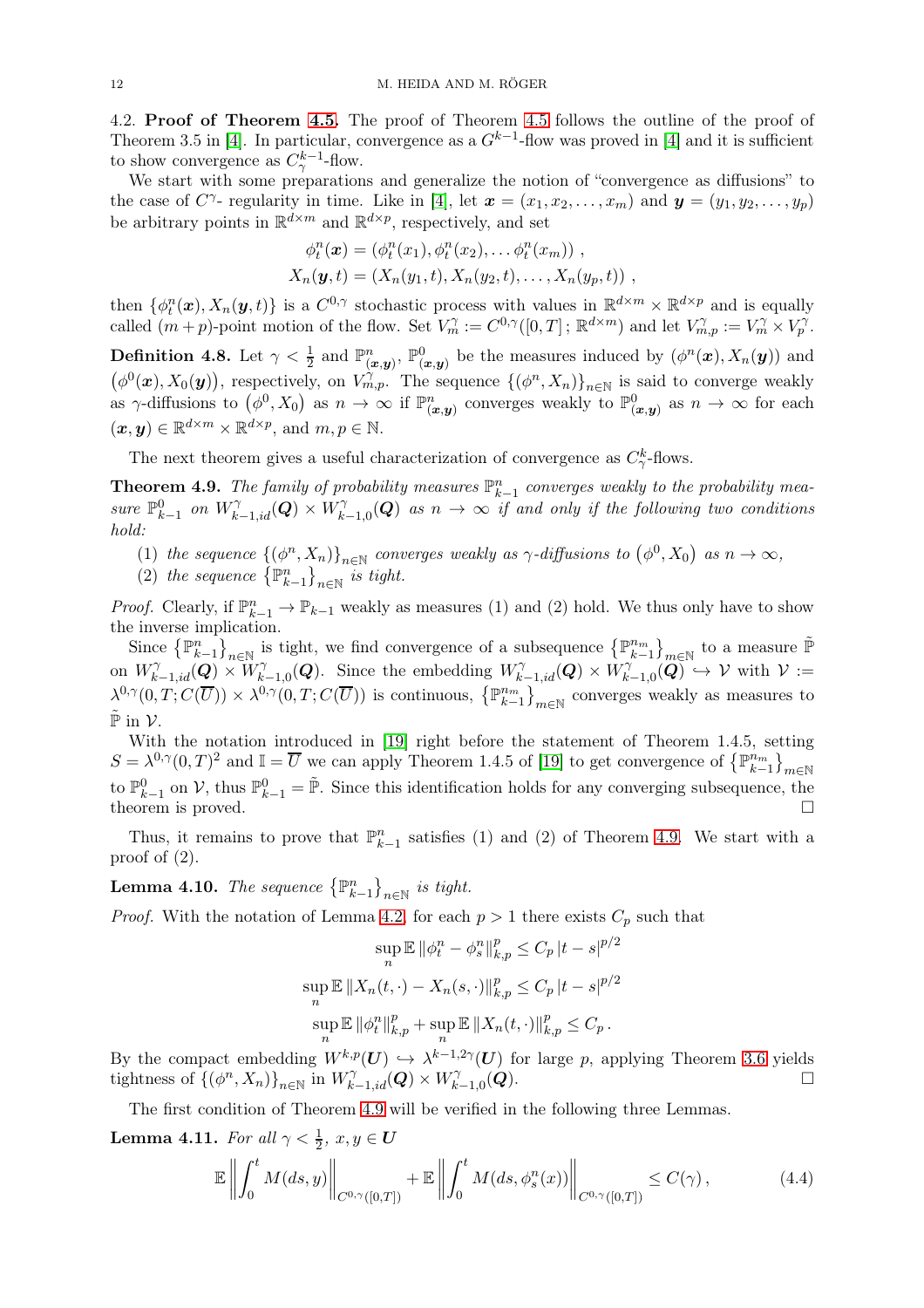*Proof.* By the Burkholder-Davis-Gundy inequality we find for any  $p, q > 1$ :

$$
\mathbb{E} \left| \int_{t_0}^{t_1} M(ds, \phi_s^n(x)) \right|^p \leq \mathbb{E} \left| \sup_{t_0 \leq t \leq t_1} \int_{t_0}^t M(ds, \phi_s^n(x)) \right|^p
$$
  

$$
\leq C_p \mathbb{E} \left| \sum_{k=1}^{\infty} \int_{t_0}^{t_1} \left| X^{(k)} \right|^2 (s, \phi_s^n(x)) ds \right|^{\frac{p}{2}}
$$
  

$$
\leq C_{p,q} \left( \|a\|_{C([0,T];C^{k,\alpha}(\overline{U}))} \right)^{p/2} (t_1 - t_0)^{\frac{p}{2q}},
$$

where we used  $|\sup_t |a(t)|^q$  $\frac{1}{q} = \sup_t |a(t)|$  and  $a \in C([0, T]; C^{0, \alpha}(\overline{U}))$ . From Lemma [3.4,](#page-7-2) we get  $t \mapsto \int_0^t M(ds, \phi_s^n(x)) \in C^{0,\gamma}([0,T])$  a.s. for all  $\gamma < \frac{1}{2q} - \frac{1}{p}$  $\frac{1}{p}$  and since  $p > 1$  and  $q > 1$  were arbitrary, the claim follows.

<span id="page-13-0"></span>**Lemma 4.12.** For each  $x \in \mathbb{R}^d$  and each  $\gamma < \frac{1}{2}$ , the sequence  $\{h_n\}_{n \in \mathbb{N}}$ ,  $h_n(t) = (\phi_t^n(x), X_n(t, x))$ is tight in  $C^{\gamma}([0,T]; \mathbb{R}^d \times \mathbb{R}^d)$ .

*Proof.* We will only show tightness of  $\phi^n(x)$ . By Chebyshev's inequality, Lemma [4.11](#page-12-2) yields

$$
\lim_{n \to \infty} P\left( \left\| t \mapsto \sqrt{\sigma_n} \int_0^t M(ds, \phi_s^n(x)) \right\|_{C^{0,\gamma}} > \varepsilon \right) = 0 \qquad \forall \gamma < \frac{1}{2}, \quad \forall \varepsilon > 0
$$

and by the compact imbedding  $C^{0,\gamma_1} \hookrightarrow C^{0,\gamma_2}$  for  $\gamma_1 > \gamma_2$ , the sequence  $\left(t\mapsto \sqrt{\sigma_n}\int_0^t M(ds,\phi_s^n(x))\right)$  is tight in  $C^{\gamma}([0,T];\mathbb{R}^d)$  for all  $\gamma<\frac{1}{2}$ . Thus, it remains to show tightness of the sequence  $t \mapsto \left(\int_0^t b_{f_n}(s, \phi_s^n(x))ds\right)_{n \in \mathbb{N}}$ . First, due to the uniform bound on  $f_n$ and the inequality (3.4) of [\[4\]](#page-17-21), we find

$$
\int_0^T |b_{f_n}(s,\phi_s^n(x))|^2 ds \leq C \left( \|a\|_{C([0,T];C^{0,\alpha}(U))} + \|X^{(0)}\|_{C([0,T];C^{0,\alpha}(U))}^2 \right).
$$

Thus an application of Hölder's inequality yields

$$
\mathbb{E}\left|\int_{t_1}^{t_2} b_{f_n}(s,\phi_s^n(x))\,ds\right|^p \leq \mathbb{E}\left|\int_{t_1}^{t_2} |b_{f_n}(s,\phi_s^n(x))|^2\,ds\right|^{\frac{p}{2}}(t_1-t_2)^{\frac{p}{2}}.
$$

From the last two inequalities in combination with Theorem 3[.6,](#page-8-1) we get that  $t \mapsto$  $\int_0^t$  $\int_0^t b_{f_n}(s, \phi_s^n(x))ds$  is tight in  $\lambda^{0,\gamma}([0,T]; \mathbb{R}^d \times \mathbb{R}^d)$  and thus also in  $C^{0,\gamma}([0,T]; \mathbb{R}^d \times \mathbb{R}^d)$  for all  $\gamma < \frac{1}{2}$ .<br>1980 - Paul Barbara, politikar eta biztanleria (h. 1980).<br>1980 - Johann Barbara, politikar eta biztanleria (h. 1980).

**Lemma 4.13.** Assume  $f_n \to f$  in distribution as  $S_N[l_2]$ -valued random variables. Then the sequence  $\{(\phi^n, X_n)\}_{n\in\mathbb{N}}$  converges weakly as  $\gamma$ -diffusions to  $(\phi^0, X_0)$  as  $n \to \infty$ .

*Proof.* By Lemma [4.12,](#page-13-0) the sequence  $(\phi^n(x), X_n(\cdot, x))$  has a weak limit  $(\bar{\phi}, \bar{X})$ . As shown in [\[4\]](#page-17-21), Prop. 4.6, the mapping

$$
C([0,T];\mathbb{R}^d)\times S_N[l_2]\to\mathbb{R}^d\,,\qquad (\xi,v)\mapsto \int_0^t b_v(s,\xi_s)\,ds
$$

is continuous. Thus, in the sense of  $\hat{\mathbb{P}}_{k-1}^n$  (i.e. in sense of  $\hat{W}_{k-1} \times W_{k-1}$ ) any weak limit point  $(\bar{\phi}, \bar{X}, \bar{f})$  of the sequence  $(\phi^n, X_n, f_n)$  satisfies for fixed  $(t, x)$ :

$$
\bar{X}(x,t) = \int_0^t b_{\bar{f}}(s,x) ds, \qquad \bar{\phi}_t(x) = x + \int_0^t b_{\bar{f}}(s,\bar{\phi}_s) ds \qquad \text{a.s..}
$$

 $\Box$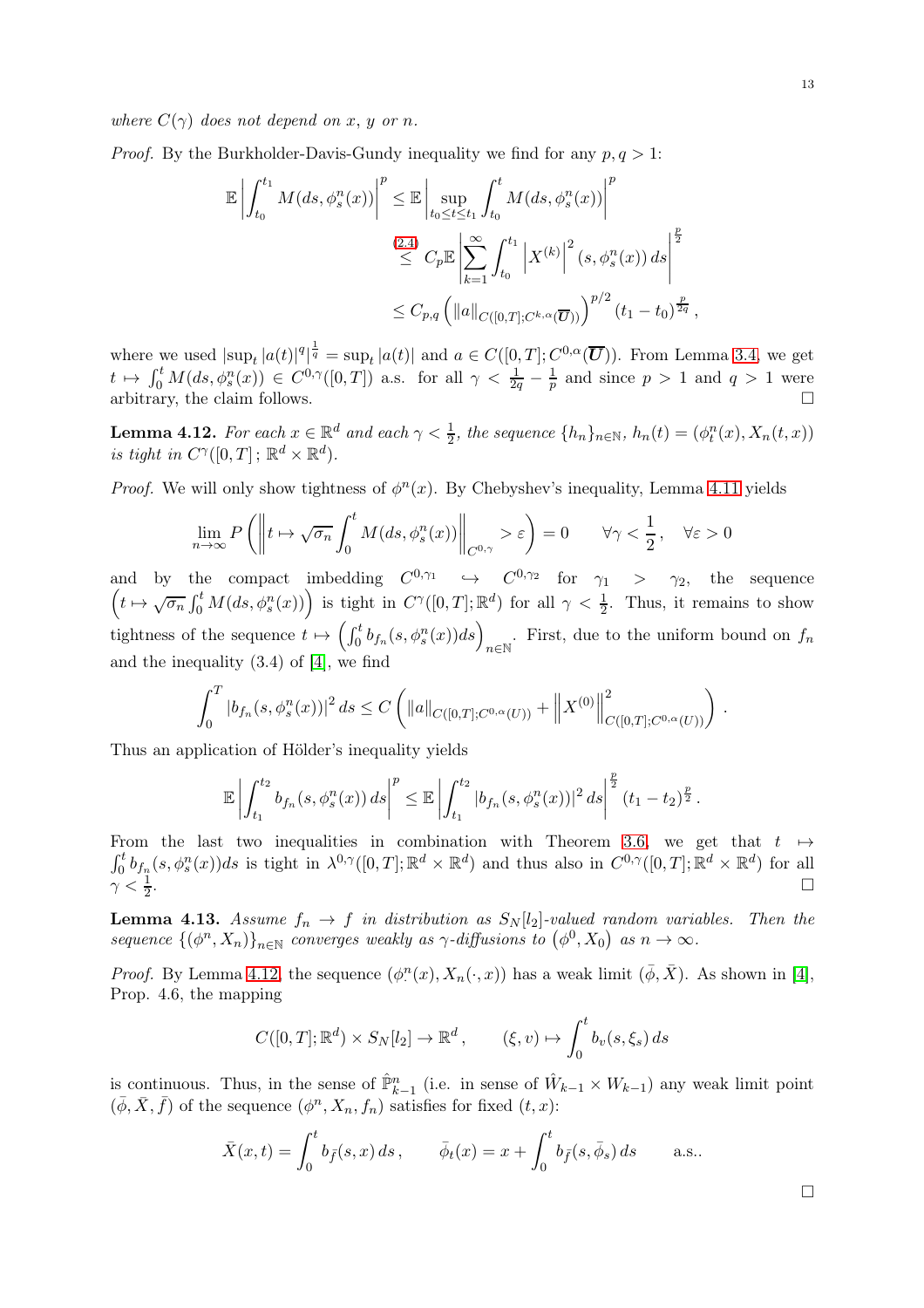### 5. Large deviation principle for the stochastic Allen-Cahn equation

<span id="page-14-1"></span>We will apply the large deviation principle for stochastic flows in the form of Theorem [4.7](#page-11-0) to show a large deviation principle for the stochstic Allen-Cahn equation [\(2.11\)](#page-5-2)-[\(2.12\)](#page-5-3).

In view of Theorem [3.7,](#page-8-0)  $(2.11)-(2.12)$  $(2.11)-(2.12)$  and equation  $(2.5)$  it remains to show that

(1) The mapping  $A: \varphi \mapsto u$ , where u denotes the solution to

<span id="page-14-2"></span>
$$
u(t,x) = u_0(x) + \int_0^t \left(\Delta u - W'(u)\right) + \int_0^t \nabla u(s,x) \circ d\varphi(s,\varphi^{-1}(s,x)),
$$
  

$$
\nabla u \cdot \nu_U = 0 \quad \text{on } (0,T) \times \partial U
$$
 (5.1)

is well defined and continuous in an appropriate sense.

(2) The good rate function  $\tilde{I}(u) = \inf \{ I^*_W(\varphi) : u = A(\varphi) \}$  for the sequence  $\{ u_{\sigma} \}_{\sigma > 0}$  can be written as in  $(2.14)$ .

In what follows, we assume that  $\varphi \in W_{2,id}^{\alpha}(\mathbf{Q})$  is a stochastic flow and consider the SPDE  $(2.11)–(2.12)$  $(2.11)–(2.12)$  $(2.11)–(2.12)$  in the form [\(5.1\)](#page-14-2). Supposing  $\varphi$  had enough regularity in time, equation (5.1) would be equivalent to

$$
\partial_t u + \nabla u \cdot \partial_t \varphi_{0,t}(\cdot)|_{\varphi_{0,t}^{-1}} - \Delta u + W'(u) = 0\,,
$$

and we could use standard methods in partial differential equations. However, as  $\varphi_{0,t}$  is only  $C^{0,\alpha}$  in time,  $\alpha < \frac{1}{2}$ , we cannot interprete [\(5.1\)](#page-14-2) in this form.

Instead, we follow [\[24\]](#page-17-14) and use that u is a solution of  $(5.1)$  if and only if the function w, given by the transformation  $w(t, x) = u(t, \varphi_t^{-1}(x))$  is a solution of the following PDE:

<span id="page-14-3"></span>
$$
\partial_t w - R_\varphi : D^2 w - S_\varphi \cdot \nabla w - w + w^3 = 0, \qquad (5.2)
$$

with initial condition  $w(0, \cdot) = w_0(\cdot) = u_0(\cdot)$  and boundary condition  $\nabla w \cdot \nu_U = (D\varphi \nabla u) \cdot \nu_U =$  $\nabla u \cdot \nu_{\mathbf{U}} = 0$  and where the coefficients are given by

$$
R_{\varphi}^{ij} = \sum_{k} \partial_{k} (\varphi_{0,t}^{-1})^{i} \circ \varphi_{0,t} \partial_{k} (\varphi_{0,t}^{-1})^{j} \circ \varphi_{0,t},
$$
  

$$
S_{\varphi}^{i} = \sum_{k} \partial_{k}^{2} (\varphi_{0,t}^{-1})^{i} \circ \varphi_{0,t}.
$$

We find that  $R_{\varphi}^{ij}$  is uniformly positive definit, with  $R_{\varphi}^{ij} \in C^{0,\alpha}([0,T];C^{2,2\alpha}(\overline{U}))$  and  $S_{\varphi}^{i} \in$  $C^{0,\alpha}([0,T];C^{1,2\alpha}(\overline{\mathbf{U}}))$ . Note that as  $\varphi(t,\cdot)|_{\mathbb{R}^n\setminus\mathbf{U}}\equiv Id$  for all t, we find  $R|_{\partial\mathbf{U}}=Id$  and  $S|_{\partial\mathbf{U}}=0$ . Unique solvability of this problem in  $C^{0,\alpha}(0,T; C^{3,\alpha}(\overline{\bm{U}}))$  was shown in the proof of Theorem 4.1 in [\[24\]](#page-17-14).

<span id="page-14-0"></span>5.1. A continuity result. In this subsection, we assume that  $\varphi \in W^{\alpha}_{2, id}(Q)$  is a deterministic function and that for given  $\varphi$  the function w is a solution to [\(5.2\)](#page-14-3), which exists by [\[24\]](#page-17-14). It is the aim of this subsection to show that the mapping

$$
\mathcal{A}: \ W_{2,id}^{\alpha}(\boldsymbol{Q}) \to H^{\frac{2+\beta}{2},2+\beta}(\boldsymbol{Q})
$$

 $\mathcal B$ 

 $\varphi \mapsto w$ , where w solves [\(5.2\)](#page-14-3) with the above initial and boundary data

is continuous for any  $\beta < \alpha$ . This will imply continuity of the mapping

$$
: W_{2,id}^{\alpha}(\boldsymbol{Q}) \to C([0,T]; C^{2,\beta}(\overline{\boldsymbol{U}})) \cap C^{0,\beta}([0,T]; C^{1,\beta}(\overline{\boldsymbol{U}}))
$$
\n
$$
(5.3)
$$

$$
\varphi \mapsto u(t, x) := \mathcal{A}(\varphi)(t, \varphi_t(x)) = w(t, \varphi_t(x)). \tag{5.4}
$$

To this aim, let  $\varphi_n \to \varphi$  in  $W^{\alpha}_{2, id}(\mathbf{Q})$  and let  $w := \mathcal{A}(\varphi), w_n := \mathcal{A}(\varphi_n)$ , as well as  $R^{ij} := R^{ij}_{\varphi}$ ,  $S^i := S^i_\varphi, R^{ij}_n := R^{ij}_{\varphi_n}$  and  $S^i_n := S^i_{\varphi_n}$ .

<span id="page-14-5"></span>**Lemma 5.1.** We find  $||w_n||_{\infty} \leq \max\{1, ||w_0||_{\infty}\}\$ and  $w_n$  admits a uniform bound of the form

<span id="page-14-4"></span>
$$
|w_n|_{\mathbf{Q}, 2+\alpha} \le C. \tag{5.5}
$$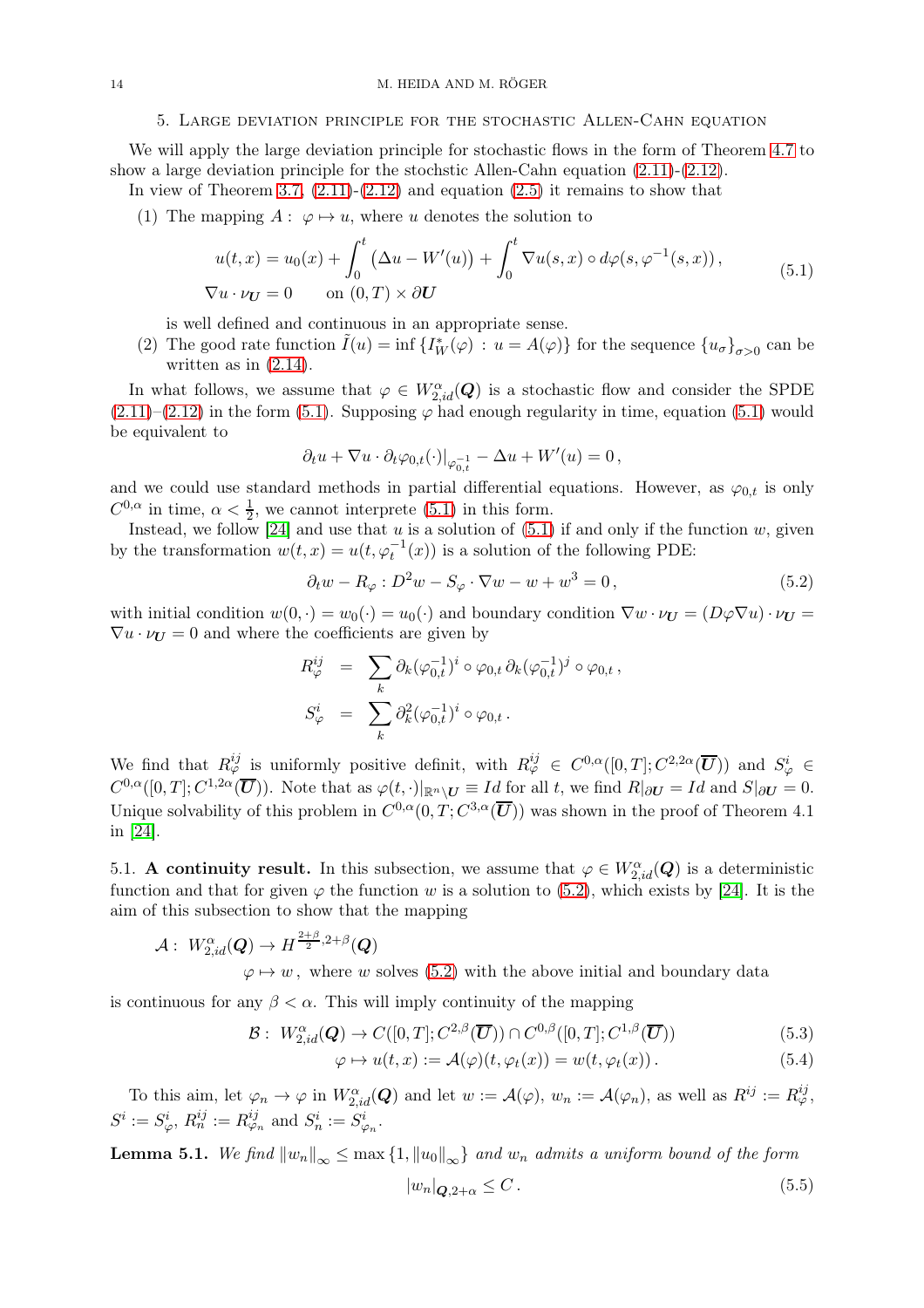*Proof.* As  $w_n$  solves

$$
\partial_t w_n - R_n : D^2 w_n - S_n \cdot \nabla w_n + (w_n^3 - w_n) = 0,
$$

we multiply the last equation by  $(w_n - c)^+$  for some  $c > \max\{1, ||u_0||_{\infty}\}\$  and integrate over U to find

$$
\frac{1}{2}\frac{d}{dt}\int_{U} ((w_n - c)^{+})^2 - \int_{U} (w_n - c)^{+} R_n : D^2 w_n - \int_{U} (w_n - c)^{+} S_n \cdot \nabla (w_n - c)^{+} + \int_{U} (w_n^3 - w_n) (w_n - c)^{+} = 0.
$$

Since  $c \ge 1$ , we find  $(w_n^3 - w_n)(w_n - c)^+ \ge 0$ . Thus, integration by parts in the second integral on the left hand side with the boundary condition  $\nabla w_n \cdot \nu = (R_n \nabla w) \cdot \nu = 0$  yields

$$
\frac{1}{2} \frac{d}{dt} \int_{U} ((w_n - c)^{+})^2 + \int_{U} \nabla (w_n - c)^{+} R_n : \nabla (w_n - c)^{+}
$$
\n
$$
\leq \int_{U} (w_n - c)^{+} (S_n - \text{div } R_n) \cdot \nabla (w_n - c)^{+}.
$$

Ellipticity of  $R_n$  and essential boundedness of  $R_n$ ,  $S_n$  and div  $R_n$  yield

$$
\frac{1}{2}\frac{d}{dt}\int_{U} ((w_{n}-c)^{+})^{2} + C_{n}\int_{U} |\nabla (w_{n}-c)^{+}|^{2} \leq \int_{U} ((w_{n}-c)^{+})^{2} .
$$

Gronwall's inequality then yields

$$
\frac{1}{2} \sup_{t \in [0,T]} \int_{\mathbf{U}} \left( (w_n - c)^{+}(t) \right)^{2} + \int_{0}^{T} C_n \int_{\mathbf{U}} \left| \nabla (w_n - c)^{+} \right|^{2} \leq \int_{0}^{T} \int_{\mathbf{U}} \left( (w_n - c)^{+} \right)^{2}.
$$

and thus  $w_n \leq c$  (see also [\[8\]](#page-17-23) Chapter 7). Similarly, we get  $-c \leq w_n$ .

We only have to show [\(5.5\)](#page-14-4) for  $n > n_0$  with  $n_0 \in \mathbb{N}$ . Note that  $w_n$  equally solves

$$
\partial_t w_n - R : D^2 w_n - S \cdot \nabla w_n = f_n \,,
$$

where

$$
f_n = (R - R_n) : D^2 w_n + (S - S_n) \cdot \nabla w_n - (w_n^3 - w_n) .
$$

Thus, by Schauder estimates ([\[20\]](#page-17-24) Theorem IV.5.3) we find

<span id="page-15-0"></span>
$$
c|w_n|_{\mathbf{Q},2+\alpha} \le (|f_n|_{\mathbf{Q},\alpha} + |u_0|_{\mathbf{U},2+\alpha})
$$
\n
$$
(5.6)
$$

with

$$
|f_n|_{\mathbf{Q},\alpha} \leq C\left(|\varphi_n - \varphi|_{W_{2,id}^{\alpha}}\left(|D^2w_n|_{\mathbf{Q},\alpha} + |\nabla w_n|_{\mathbf{Q},\alpha}\right) + \left(||w_n||_{\infty}^2 + 1\right)|w_n|_{\mathbf{Q},\alpha}\right)
$$

By Ehrlings lemma we find  $|w_n|_{\mathbf{Q},\alpha} \leq \delta |w_n|_{\mathbf{Q},2+\alpha} + C_{\delta} ||w_n||_{\infty}$  and deduce

$$
|f_n|_{\mathbf{Q},\alpha} \leq C\left( |\varphi_n - \varphi|_{W_{2,id}^{\alpha}} |w_n|_{\mathbf{Q},2+\alpha} + \left( \|w_n\|_{\infty}^2 + 1 \right) \left( \delta |w_n|_{\mathbf{Q},2+\alpha} + C_{\delta} \|w_n\|_{\infty} \right) \right).
$$

We use this estimate and  $||w_n||_{\infty}^2 \leq c^2$  in [\(5.6\)](#page-15-0) to obtain

$$
|w_n|_{\mathbf{Q},2+\alpha} \leq C\left(\left(|\varphi_n - \varphi|_{W_{2,id}^{\alpha}} + \delta\left(c^2 + 1\right)\right)|w_n|_{\mathbf{Q},2+\alpha} + c\left(c^2 + 1\right)C_{\delta} + |u_0|_{\mathbf{U},2+\alpha}\right).
$$

Since  $\varphi_n \to \varphi$  in  $W^{\alpha}_{2,id}(Q)$ , we can choose n large enough and  $\delta$  small enough such that  $\left( |\varphi_n - \varphi|_{W_{2,id}^\alpha} + \delta \left( c^2 + 1 \right) \right) < \frac{1}{20}$  $\frac{1}{2C}$ . Absorbing  $\frac{1}{2}|w_n|_{\mathbf{Q},2+\alpha}$  on the left hand side, we finally obtain the desired estimate on  $|w_n|_{Q,2+\alpha}$  for all  $n > N_0$  with  $N_0 \in \mathbb{N}$  fixed. Thus, we obtain  $(5.5)$  for all *n*.

Using this boundedness result, we get continuity of the mapping  $\mathcal{A}$ :

<span id="page-15-1"></span>**Lemma 5.2.** Let  $\varphi_n \to \varphi$  in  $W_{2,id}^{\alpha}(U)$  and let  $w := \mathcal{A}(\varphi)$ ,  $w_n := \mathcal{A}(\varphi_n)$ . We find  $w_n \to w$  in  $H^{\frac{2+\beta}{2},2+\beta}(Q)$  for all  $\beta < \alpha$ .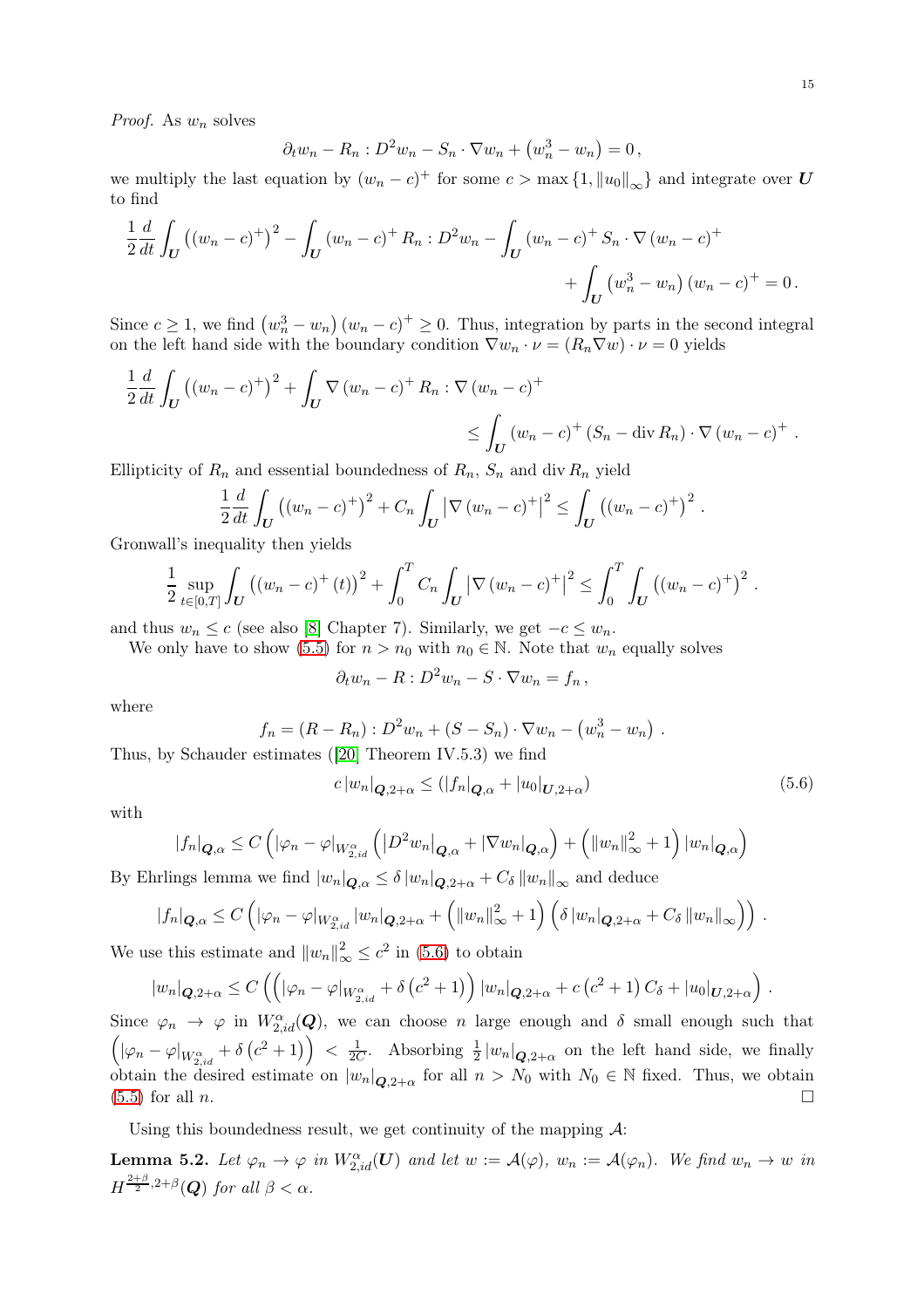*Proof.* We define  $\tilde{w}_n := w - w_n$  and find that  $\tilde{w}_n \in H^{\frac{2+\beta}{2},2+\beta}(\mathbf{Q})$  is the unique solution (see [\[20,](#page-17-24) Thm IV.5.3 $\vert$ ) to

<span id="page-16-0"></span>
$$
\partial_t \tilde{w}_n - R_n : D^2 \tilde{w}_n - S_n \cdot \nabla \tilde{w}_n + \tilde{w}(w^2 + ww_n + w_n^2) = f_n + \tilde{w}_n, \qquad (5.7)
$$

where we assume  $w_n$ , w and

$$
f_n = (R_n - R) : D^2w + (S_n - S) \cdot \nabla w
$$

to be fixed. Since  $R_n \to R$  in  $C(Q)$  and R is elliptic, the sequence  $R_n$  is uniformly elliptic for n large enough. Equation [\(5.7\)](#page-16-0) multiplied with  $\tilde{w}_n$  and integrated over U gives

$$
\frac{1}{2} \frac{d}{dt} \int_{U} \tilde{w}_n^2 + \int_{U} \nabla \tilde{w}_n R_n \nabla \tilde{w}_n + \int_{U} \tilde{w}_n^2 (w^2 + ww_n + w_n^2) \le \int_{U} f_n \tilde{w}_n + \int_{U} (\tilde{w}_n S_n \nabla \tilde{w}_n - \tilde{w}_n \text{div } R_n \cdot \nabla \tilde{w}_n) ,
$$

where we used that  $(R_n \nabla \tilde{w}_n) \cdot \nu_U = 0$  on  $\partial U$ . Using positivity of  $w^2 + w w_n + w_n^2$  as well as uniform boundedness of  $D R_n$  and  $S_n$  and uniform ellipticity of  $R_n$  we get from the last equation

<span id="page-16-1"></span>
$$
\frac{d}{dt} \int_{\mathbf{U}} \tilde{w}_n^2 + c \int_{\mathbf{U}} |\nabla \tilde{w}_n|^2 \le C \left( \int_{\mathbf{U}} f_n^2 + \int_{\mathbf{U}} \tilde{w}_n^2 \right). \tag{5.8}
$$

Since  $(R_n - R) \to 0$  and  $(S_n - S) \to 0$  uniformly in  $[0, T] \times \overline{U}$  we obtain  $\int_U f_n^2(t) \to 0$  for all  $t \in [0,T]$ . Since  $|w_n|_{\mathbf{Q},2+\alpha}$  is bounded by Lemma [5.1,](#page-14-5) Gronwall's inequality applied to [\(5.8\)](#page-16-1) yields

$$
\sup_{0 \le t \le T} \|\tilde{w}_n(t)\|_{L^2(U)}^2 + \int_0^T \|\nabla \tilde{w}_n\|_{L^2(U)}^2 \to 0 \quad \text{as} \quad n \to \infty,
$$

and thus  $\tilde{w}_n(t, x) \to 0$  for a.e.  $(t, x) \in (0, T) \times U$ . Estimate [\(5.5\)](#page-14-4) yields uniform boundedness of  $\tilde{w}_n$  in  $H^{\frac{2+\beta}{2},2+\beta}$  for all  $\beta < \alpha$  and by Remark [3.1](#page-6-3) compactness in  $H^{\frac{2+\beta}{2},2+\beta}$  for all  $\beta < \alpha$ . The pointwise convergence a.e. to 0 and compactness of  $\tilde{w}_n$  yield convergence of  $\tilde{w}_n$  to 0 in  $H^{\frac{2+\beta}{2},2+\beta}$ for all  $\beta < \alpha$ .

5.2. Proof of Theorem [2.6.](#page-5-0) We now turn to the proof of Theorem [2.6.](#page-5-0) From Proposition [4.7,](#page-11-0) Theorem [3.7](#page-8-0) and Lemma [5.2,](#page-15-1) it follows that  $u_{\sigma}$  satisfies an LDP in  $\sigma$  with rate function

$$
\tilde{I}(u) = \inf \left\{ I(\varphi) \, : \, \varphi \in W_{2,id}^{\alpha}(\mathbf{Q}), \text{ s.t. (5.1) holds for } u \text{ and } \varphi \right\}
$$

Thus, it is sufficient to prove that

$$
\hat{I}(u) = \tilde{I}(u) \, .
$$

Fix  $u \in C([0,T]; C^{2,\beta}(\overline{\mathbf{U}})) \cap C^{0,\beta}([0,T]; C^{1,\beta}(\overline{\mathbf{U}}))$ , let  $\delta > 0$  and choose  $\varphi \in W_{2,id}^{\alpha}(\mathbf{Q})$  with  $I(\varphi) \le \tilde{I}(u) + \frac{\delta}{2}$  such that[\(5.1\)](#page-14-2) holds. Then, there is  $f \in L^2(0,T; l_2)$  s.t.  $\phi^{0,f} = \varphi$  and

$$
\frac{1}{2} \int_0^T \|f(s)\|_{l_2}^2 ds \le I(\varphi) + \frac{\delta}{2} \le \tilde{I}(u) + \delta.
$$

Furthermore, for such  $f$  holds

<span id="page-16-2"></span>
$$
u(t) = u_0(\cdot) + \int_0^t \nabla u \cdot \left( \sum_{l=1}^\infty f_l(t) X^{(l)}(x, t) + X^{(0)}(s, x) \right) + \int_0^t \left( \Delta u - W'(u) \right) = 0. \tag{5.9}
$$

Therefore  $\hat{I}(u) \leq \tilde{I}(u) + \delta$  for all  $\delta > 0$ , and thus

$$
\hat{I}(u) \leq \tilde{I}(u) .
$$

On the other hand, for  $\delta > 0$  arbitrary, let  $f \in L^2(0,T; l_2)$  be such that [\(5.9\)](#page-16-2) holds and such that

$$
\frac{1}{2} \int_0^T \|f(s)\|_{l_2}^2 ds \le \hat{I}(u) + \frac{\delta}{2}.
$$